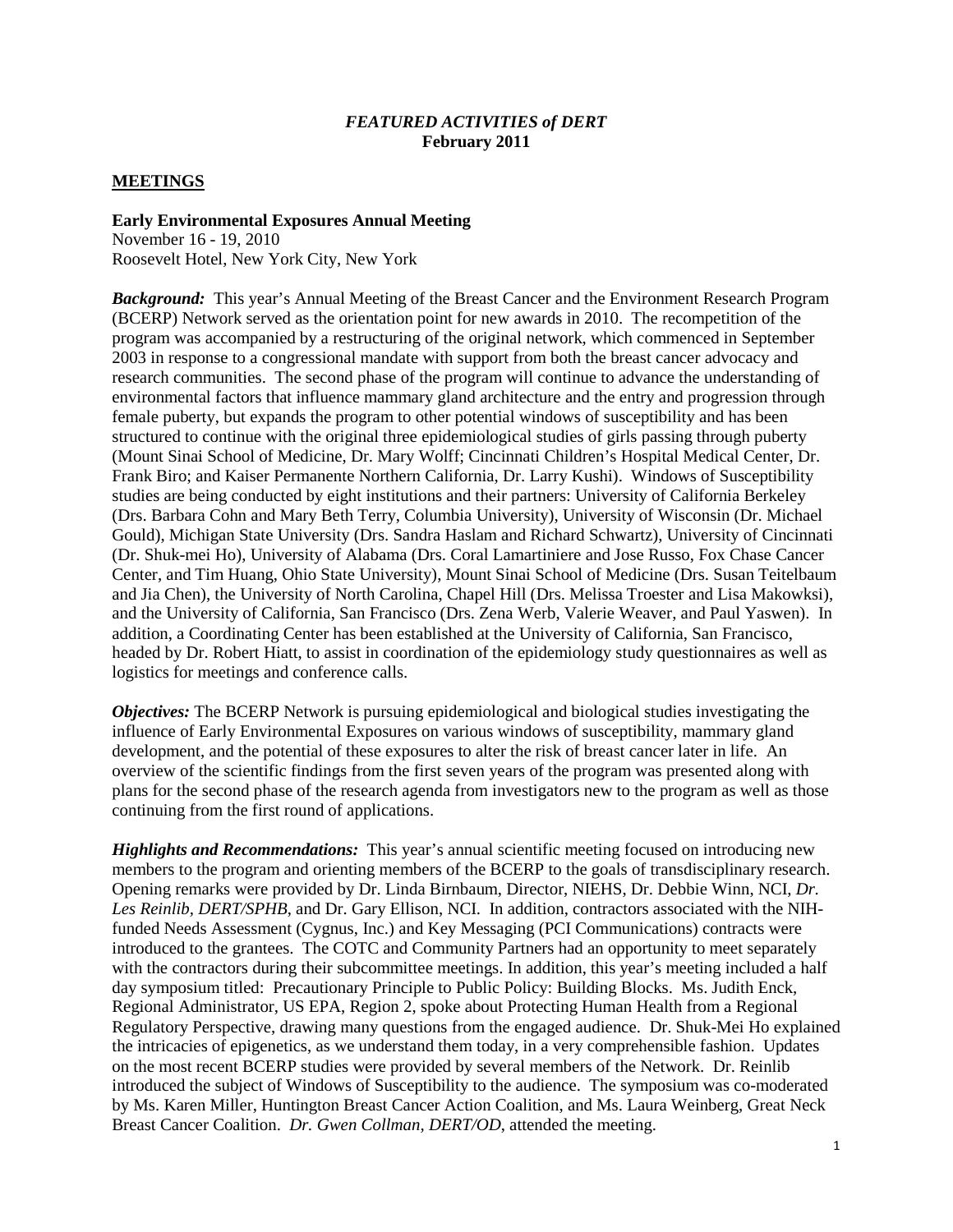#### \*\*\*\*\*

#### **The Superfund Research Program Annual Meeting**

November 10 -12, 2010 The Nines Hotel and Conference Center; Portland, Oregon

*Background:* The annual meeting of the Superfund Research Program (SRP), held in Portland, Oregon (November 10-12) brought together researchers, trainees, and administrators from SRP Research Centers, Research Translation Centers, and Community Engagement Cores from the U.S. and Puerto Rico. Participants shared their latest research on environmental health problems and toxic waste remediation. The breadth of SRP-funded research was fully apparent, with topics ranging from tribal-university collaboration to epigenetics, nanotechnology, and remediation. The variety of experts who came together to share cutting-edge science and problem-solving included toxicologists, chemists, engineers, risk assessors, administrators, and public health officers.

*Highlights:* The meeting showcased the drive for solution-oriented research that is at the heart of the SRP strategic plan. Researchers are blurring the edges of their disciplines by engaging with experts in other disciplines to develop new ideas and perspectives for tackling the most difficult environmental health problems that exist today. *Dr. William Suk, Director of SRP*, said the emerging trans-disciplinary nature of the research program is a strength that is reflected in the diversity of published papers and in the way that SRP researchers are pushing the limits of their disciplines to develop new ideas for problem-solving. U.S. Representative Earl Blumenauer, D- Oregon, noted that work done by SRP researchers "is gold" for helping develop thoughtful and effective ways to improve our environment and public health in a costeffective manner.

Environmental health problems associated with arsenic, polyaromatic hydrocarbons (PAHs), bisphenol A (BPA), uranium, persistent organic chemicals, and more are being tackled from the lab bench and the test tube to the community and the Superfund site. Researchers discussed chemicals and chemical mixtures in air, water, soil, and foods. Presentations and posters focused on cleaning up sites, understanding mechanisms of toxicity after exposure, minimizing exposure, and designing sustainable and affordable systems to deal with these problems.

The SRP meeting also featured informal discussions and brain-storming sessions about building more effective partnerships and collaborations between SRP, EPA, ATSDR, communities, and state governmental agencies. They discussed ways to optimize the sharing of information and resources so that more could be accomplished in this climate of limited financial resources. EPA and ATSDR representatives welcomed ideas for collaboration with SRP researchers, and discussion participants enthusiastically took home many pages of notes from discussions to transcribe and later share online. Clearly seeds for new ideas, approaches, partnerships, and collaborations were planted for developing new solutions to complex environmental health problems.

The meeting was also attended by Dr. Gwen Collman, DERT/OD; Drs. Janice Allen and Sally Eckert-Tilotta, SRB; and Ms. Lisa Edwards and Ms. Michelle Victalino, GMB.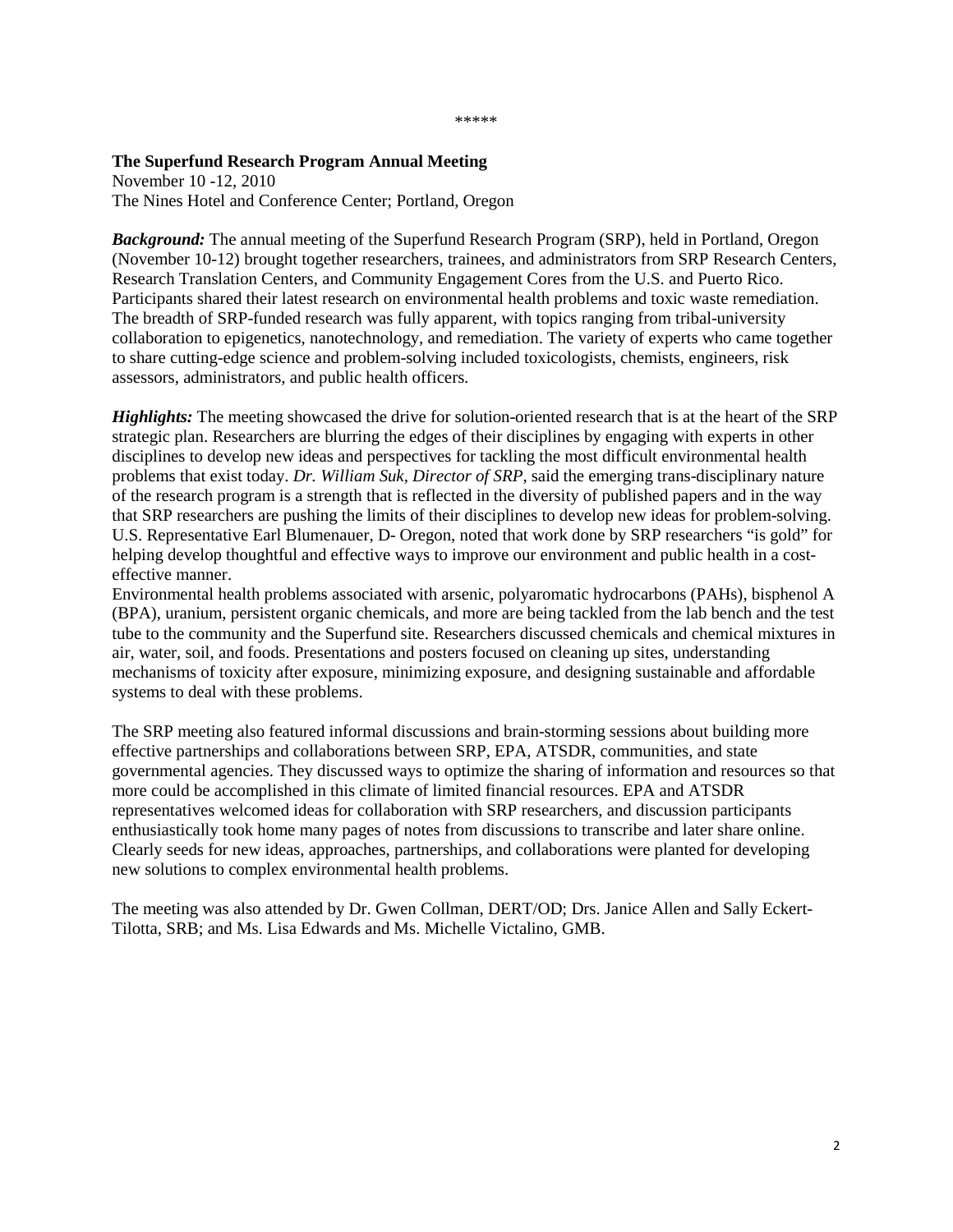## **NIH Roadmap Epigenomics Program Investigators Meeting and Roadmap Epigenomics Mapping**

Consortium Steering Committee Meeting November 8 - 10, 2010 Bethesda Marriott, Bethesda, Maryland

*Introduction:* The NIH Roadmap Epigenomics Program (REP), which began in 2008, is a trans-NIEHS program (led by NIEHS and NIDA) aimed at understanding both the normal patterns of epigenetic modifications in humans, as well as how changes in these modifications may lead to disease. The annual Investigators Meeting brings together investigators funded under all five sub-initiatives (Reference Epigenome Mapping Centers (REMC), Epigenomics Data Analysis and Coordination Center (EDACC), Technology Development in Epigenetics, Discovery of Novel Epigenetic Marks, and Epigenomics of Human Health and Disease) to encourage collaboration and sharing of ideas. The two day meeting was followed by a smaller meeting of the Roadmap Epigenomics Mapping Consortium Steering Committee, attended by REMC and EDACC Principal Investigators (PIs) and staff, the consortium's external advisory panel, and NIH staff. These meetings were organized by NIEHS and NIDA program staff involved in the program, including *Dr. Lisa Chadwick, COSPB, Dr. Kimberly McAllister, SPHB, and Ms. Astrid Haugen, COSPB*.

*Meeting Highlights:* Particularly notable talks include one by Dr. David Hawkins of the UCSD REMC, discussing the results of a broad assessment of commercially available histone modification antibodies used for chromatin immunoprecipitation (ChIP). This group, a collaboration between investigators from the REP and the model organism Encyclopedia of DNA elements (modENCODE) consortium, found that over 25% of antibodies tested were either non-specific or failed to generate reproducible ChIP data. As epigenetic analyses depend upon these antibodies, these findings were particularly concerning to the group. The first day also featured a series of talks from investigators funded under the Epigenomics of Human Health and Disease RFA, including NIEHS grantee Dr. M. Daniele Fallin, who gave an engaging talk describing her ongoing study aimed at understanding the relationship between prenatal exposures, epigenetic changes, and the development of autism spectrum disorders. The second day of the meeting provided an update on the efforts of the Reference Epigenome Mapping Consortium and findings from their analyses of the data generated thus far. Additional talks discussed quality control metrics and data standards established by the program and introduced some of the consortium-generated analysis tools available to the public. On November 10, Dr. Chadwick and Dr. John Stamatoyannopoulos (University of Washington REMC), the current chair, led the satellite Steering Committee meeting of the Reference Epigenome Mapping Consortium. This meeting was focused on setting priorities and milestones for the third year of the program, as well as providing an opportunity to receive feedback from the External Advisory Panel. The meeting was also attended by Dr. James Anderson, the new Director of the Division of Program Coordination, Planning, and Strategic Initiatives, which oversees the Common Fund.

*Outcomes:* We received positive feedback from the grantees, particularly from those outside of the REMC/EDACC group. It was also felt that the Disease RFA PIs would benefit from increased interaction with each other and the REMC/EDACC group, even outside of the annual all-hands meeting. To facilitate this, Dr. Chadwick organized a working group of Disease RFA PIs, beginning in January 2011. This will give the PIs an opportunity to update each other on their work, to discuss any challenges that have arisen, and to get input from investigators funded under different parts of the REP, where appropriate. The Steering Committee meeting resulted in setting milestones for next year, and in focusing the group on delivering a comprehensive community resource.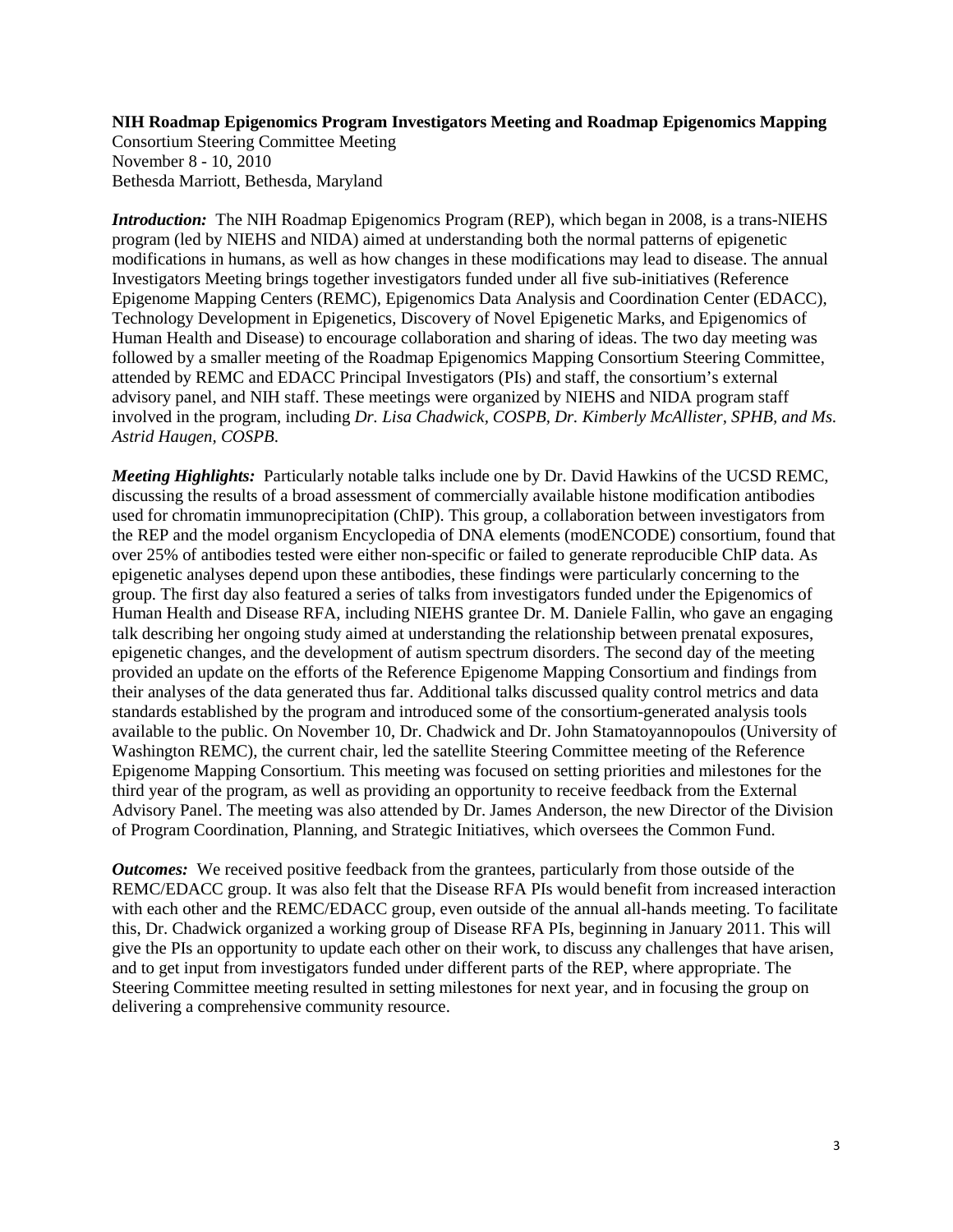# **Training Director's Meeting**

November 3, 2011 Research Triangle Park, North Carolina

*Meeting Summary:* The Directors of the Ruth L. Kirschstein Institutional Training Directors met in the Rodbell Auditorium on the NIEHS Campus on November 3. There are currently 48 funded Institutional Training Programs that support pre- and post-doctoral training and three short term training programs that support summer research experiences for medical students.

The program included updates by the Director, NIEHS, Dr. Linda Birnbaum; the Director of the Division of Extramural Research and Training, *Dr. Gwen Collman*; and the NIH Training Officer, Dr. Rodney Ulane. *Dr. Christie Drew, Chief, PAB,* updated the Directors on the progress being made in the Webbased trainee tracking system, and NIEHS program analysts *Ms. Astrid Haugen, COSPB, and Mr. Liam O'Fallon, SPHB*, provided updates of two initiatives, the Epigenomics Roadmap Program and the Partnerships in Environmental Health.

There were three invited speakers, two scientific and one to inform on new educational initiatives. Dr. Harold Pincus, Co-Director, Irving Institute for Clinical and Translational Research, Columbia University, spoke on the program he developed, "Enhancing Research Mentoring: Institutional and Interpersonal Levers." Dr. Paul B. Watkins, Director, the Hamner – UNC Center for Drug Safety Sciences presented his research on "Novel Translational Approaches to Understand and Predict Drug Induced Liver Injury." Dr. Charles Epstein, Program Manager for Epigenomics discussed the NIH Roadmap Epigenomics Mapping Center at the Broad Institute.

\*\*\*\*\*

**Interagency Breast Cancer and Environmental Research Coordinating Committee Meeting** September 30 - October 1, 2011 Washington, D.C.

*Introduction/Background:* The Interagency Breast Cancer and Environmental Research Coordinating Committee (IBCERCC) was created in October 2008, when the Breast Cancer and Environmental Research Act was signed into law, amending the Public Health Service Act.

The IBCERCC is charged with reviewing all research efforts within the U.S. Department of Health and Human Services (HHS) concerning the environmental and genomic factors related to the etiology of breast cancer, and developing a comprehensive summary of advances and recommendations regarding research gaps and needs for the Secretary of HHS.

The committee's primary mission is to facilitate the efficient and effective exchange of information on breast cancer research among the member agencies, and to advise the NIH and other federal agencies in the solicitation of proposals for collaborative, multidisciplinary research, including proposals to further evaluate the environmental and genomic factors that may be related to the etiology of breast cancer. It will serve as a forum to assist in increasing public understanding of the member agencies' activities, programs, policies, and research, and bring important matters of interest forward for discussion.

*Meeting Highlights:* The meeting consisted of presentations from federal members describing their respective agency's breast cancer and environment research portfolio, including scientific advances and perceived research gaps and needs. Dr. Paolo Boffetta, [\(http://www.mssm.edu/profiles/paolo-null](http://www.mssm.edu/profiles/paolo-null-boffetta)[boffetta\)](http://www.mssm.edu/profiles/paolo-null-boffetta) deputy director of the Tisch Cancer Institute at the Mount Sinai School of Medicine also provided the committee with an overview of relevant international research.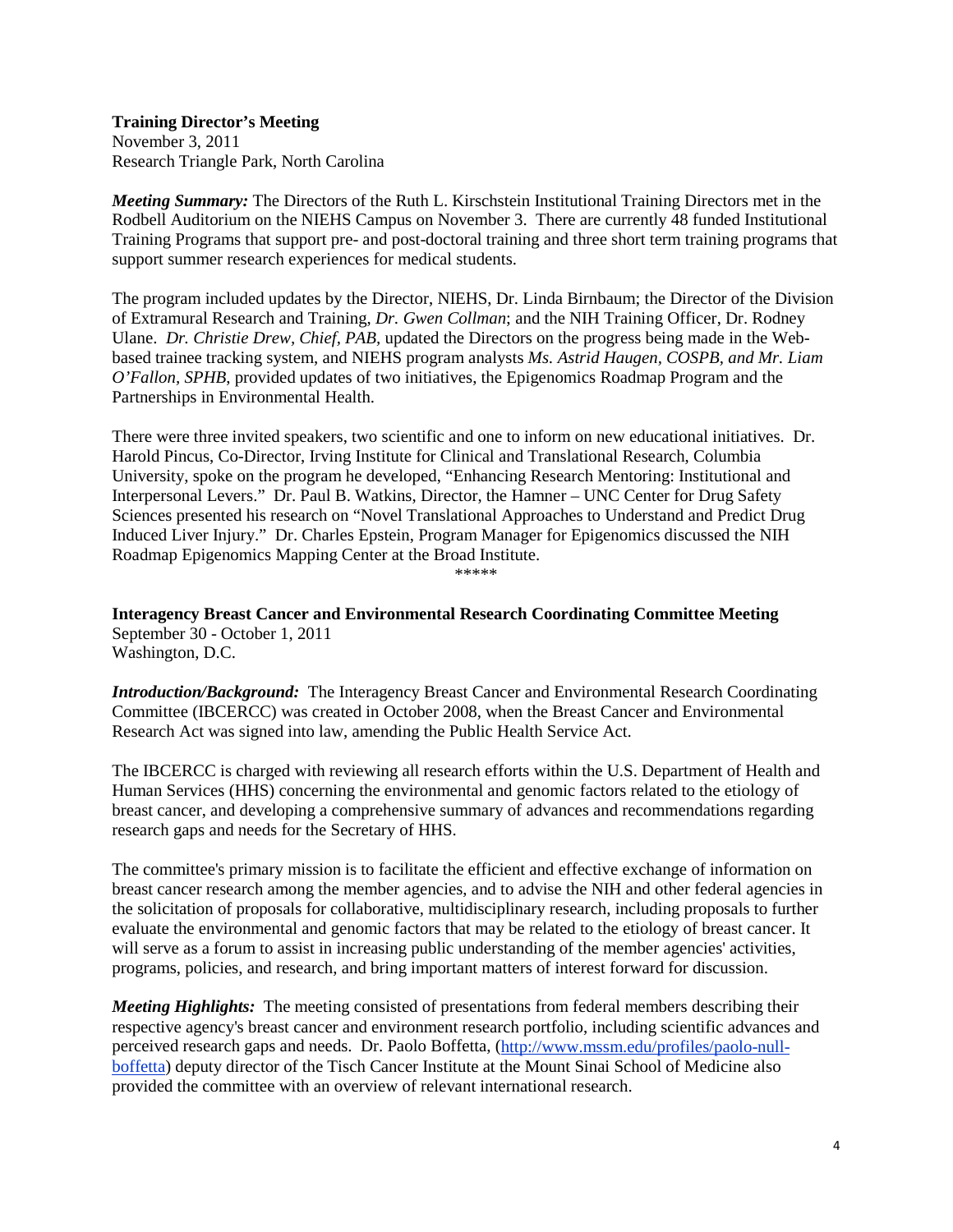In addition to the presentations, committee members led discussions focusing on areas of critical scientific importance, including the current understanding of breast cancer and environment, insights from the study of normal mammary gland development, windows of susceptibility to environmental agents, better models and exposure assessment tools, and research translation and community participation.

*Recommendations/Outcomes:* The committee developed a draft outline and defined three overarching themes that will guide the development of the IBCERCC Report:

- 1. State-of-the-Science: Defining "environment," summarizing current knowledge of normal versus abnormal development and the etiology of breast cancer and multiple exposures across the lifespan, reviewing of federal research portfolio, and conceptualizing methods to put scientific opportunities and resources to use.
- 2. Research Process: Setting research priorities, reducing redundancies, process for soliciting research, developing collaborations, identifying issues with peer review and the most appropriate model systems for breast cancer and environment research.
- 3. Research Translation, Dissemination, and Policy Implications: Encouraging community participation, determining when research is ready for dissemination to the public, and identifying best practices for research translation.

*Dr. Gwen Collman, DERT/OD* is the executive secretary and presented on the NIEHS portfolio. Other DERT staff in attendance at the meeting included *Ms. Rachel Gross, DERT/OD, and Drs. Elizabeth Maull and Les Reinlib, SPHB. Dr Caroline Dilworth, and Ms. Jenny Collins, SPHB*, attended via teleconference. \*\*\*\*\*

**Phytotechnologies in the 21st century: challenges after Copenhagen 2009. Remediation – Energy – Health - Sustainability**  September, 26 - 29, 2010

University of Parma, Parma, Italy

*Introduction/Background:* The International Phytotechnologies Society focuses on ways to use plants to remedy environmental problems. For example, plants can be used to clean or contain contaminants from soil, sediments, or water. Planted systems can degrade organic pollutants and extract heavy metals. Plants can be used to restore impacted ecosystems, provide biofuel, sequester carbon, improve air quality, and beneficially impact our environment. This Society is devoted to bringing together the science, engineering, and applications of phytotechnologies worldwide.

The Superfund Research Program (SRP) has been a longtime supporter of plant-based remediation approaches at numerous universities. Dr. Burken (Missouri University of Science and Technology) and Dr. Schnoor (University of Iowa) were successful in submitting a proposal for supplemental funding to sponsor the travel of students to the meeting as well as to sponsor travel of researchers for an "Environment and Health" session. The rational for having the health effects session was to stimulate interactions between engineering and public health disciplines. The objective is to advance the use of phytotechnologies, a sustainable remediation practice, as a way to achieve primary prevention within the context of public health.

*Meeting Highlights:* Over 200 academic, government, and industry representatives attended the meeting, representing over 25 countries. The students awarded sponsored travel participated in separate workshops for career training and provided the conference organizers with a summary of their learning experiences.

Advances have been made in research to identify and optimize plant capability to reduce risk and enhance environmental benefits, as was evidenced by the quality of the presentations at the meeting. The research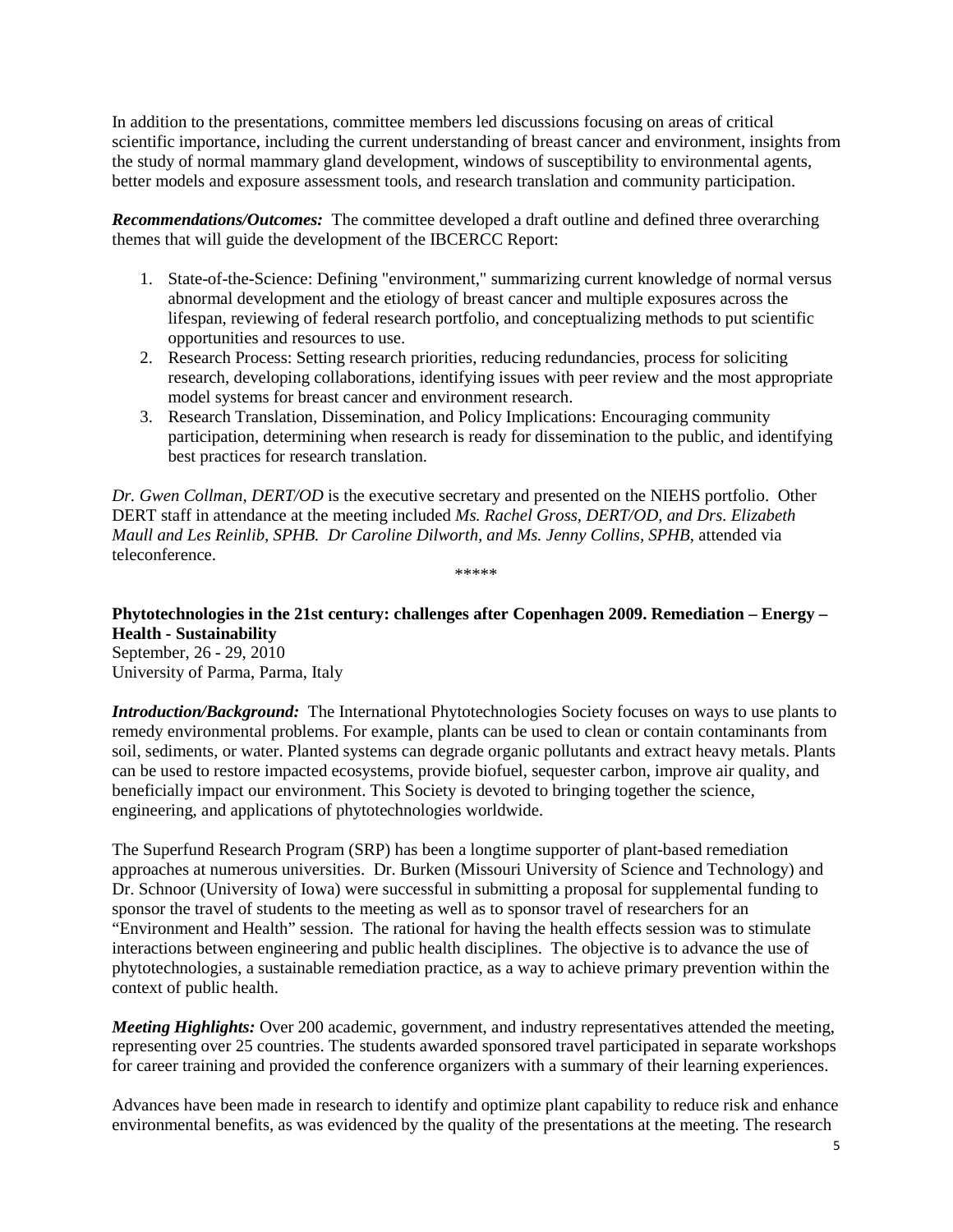ranged from mechanistic studies focusing on the enzymatic pathways necessary for the breakdown of exogenous contaminants, to full-scale remediation projects utilizing plants as a mechanism to reduce contamination.

The Environment and Health session featured seven speakers with topics ranging from managing risk reduction in urban gardens, plant sampling techniques that estimate indoor exposure to vapor intrusion, utilization of an aquatic plant to remove arsenic from contaminated drinking water, and plant screens effective in reducing air pollution. The session was well-attended with an average of approximately 100 attendees – standing room only – despite that there were two other concurrent sessions at the time.

*Recommendations/Outcomes:* The Society would like to continue to build connections within the public health community and propose to hold a session (and/or a presentation) on the summary of the Environment and Health session at the next American Public Health Association meeting. The next phytotechnologies meeting will be held in Portland, Oregon, on September 12.

Of note, SRP trainee Mr. Richard Meggo (University of Iowa) won the best student oral presentation award for his talk "Rhizospheric mineralization of PCB mixtures by hybrid poplar and switchgrass." Richard is a student of Dr. Jerry Schnoor. *Dr. Heather Henry, SRP*, attended the meeting. \*\*\*\*\*

#### **5th Aquatic Animal Models for Human Disease**

September 20 - 22, 2010 LaSells Stewart Center, Oregon State University, Corvallis, Oregon

*Introduction/Background:* The 5th Aquatic Animal Models for Human Disease workshop was hosted by Oregon State University, with support from the Department of Environmental and Molecular Toxicology and the Environmental Health Sciences Center at Oregon State Univesity. This meeting, held biannually, was the fifth in a series of meetings that highlight the breadth and depth of research, directed at human health issues and environmental exposures conducted with aquatic models. The conference series is unique in that no one disease or model is the exclusive focus.

The meeting focused on recent advances in the use of aquatic models for human health related research and on how these models may be used for translational research. It provided investigators with a unique opportunity to exchange scientific information, identify research tools and opportunities, and encourage enhancement of the utility of aquatic models for studies of human disease, as well as the introduction and discussion of technologies being developed using aquatic models. The meeting included a range of presentations on recent discoveries from a variety of fields that are not typically covered in more specialized scientific conferences,

The conference brought together researchers, industrial leaders, and funding agency representatives to discuss how the unique advantages of aquatic models are being exploited to accelerate our understanding of the cause of human diseases and for the discovery of novel treatments.

*Meeting Highlights:* The meeting included over 38 invited speakers in eight scientific sessions, three workshops, a poster session with over 30 presenters, and an optional tour of the Zebrafish Resource Center (ZIRC) at the University of Oregon in Eugene, Oregon. The meeting was structured to allow ample time for networking among the participants.

The scientific sessions included: Environmental Health Sciences in the 21st Century: A Role for Aquatic Animal Models; Mutagenesis and Carcinogeneisis; Transcriptomics and Fish Genomics; Integrative Biology: Bridges Molecular Biology and Pathology; Oceans and Human Health; Tissue Regeneration and Aging; Infectious Disease and Immunity; and Behavior and CNS Disease.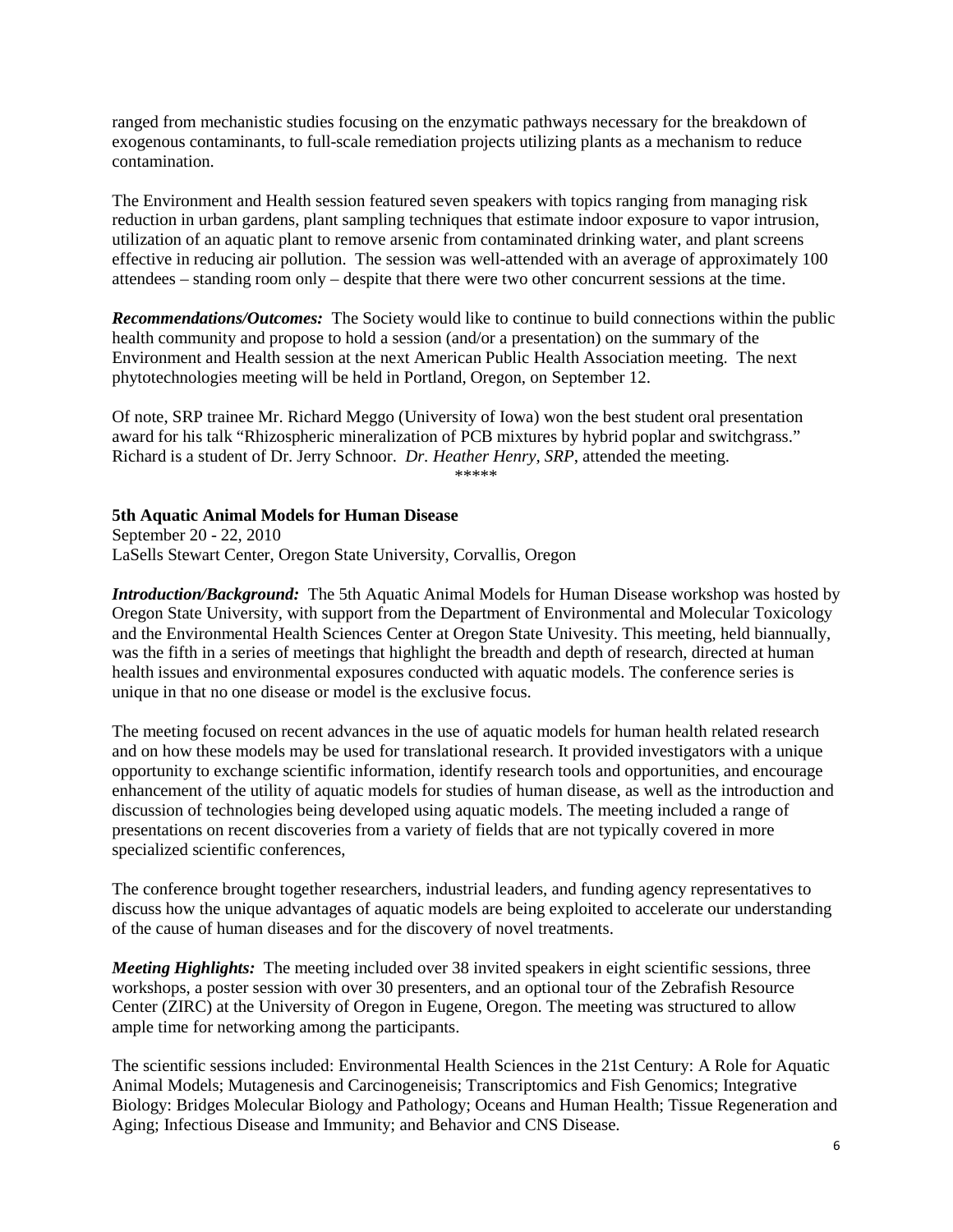The workshops topics were: Bioinformatics and Computational Biology with Web Based Resources; Aquatic Animal Health and Disease Management in Research Animals; and Cryopreservation of Germ plasm and Management of Genetic Resources.

*Recommendations/Outcomes:* The talks presented by invited speakers are to be published in a special issue of Comparative Biochemistry and Physiology (Part C: Pharmacology and Toxicology) and is being organized by Dr. Patrick Walsh. The conference was attended by more than 120 researchers from across the U.S. as well as international scientists (Hong Kong, U.K., Brazil, Japan, Germany, Netherlands, Bermuda and Taiwan). SRP encouraged the participation of graduate students and postdoctoral trainees by supplying six travel awards and selecting some abstracts for inclusion in platform session. SRP also provided awards to the top posters and presentations submitted by graduate students and postdoctoral fellows.

The next meeting will be hosted by the University of Wisconsin, Milwaukee (chaired by Dr. Michael Carvan, III). \*\*\*\*\*

**Next Generation Analytic Tools for Large Scale Genetic Epidemiology Studies of Complex Diseases** September 15 - 16, 2010 Bethesda, Maryland

*Introduction/Background:* Genome-wide association studies (GWAS) have been highly successful in recent years to identify large numbers of genetic variants associated with multiple common disease outcomes. However these genetic variants identified thus far represent only a small portion of the risk for the complex diseases. Gene-gene and gene-environment interactions have not been explored extensively and these explorations will be needed to identify and account for the multiple genetic and environmental risk factors associated with complex common diseases and to understand the biological pathways implicated in complex disease etiologies. It is broadly recognized in the genetic epidemiology community that more sophisticated analytical and scientific strategies will be necessary to move the field forward. In this context, the workshop "Next Generation Analytic Tools for Large Scale Genetic Epidemiology Studies of Complex Diseases" was developed to examine the state of the science and current challenges surrounding these areas of research.

This workshop, which was sponsored by the Epidemiology and Genetics Research Program (EGRP) and the Surveillance Research Program (SRP) of the Division of Cancer Control and Population Sciences (DCCPS), National Cancer Institute (NCI), National Institutes of Health (NIH), brought together staff from many NIH Institutes and extramural researchers in the fields of biostatistics, human genetics, bioinformatics, epidemiology, and computer science to discuss the analytic and computational challenges and opportunities presently available for large-scale genetic epidemiology studies. The steering committee for this workshop was a large, collaborative group including multiple members from each participating program of NCI (lead by Dr. Elizabeth Gillanders) as well as Dr. Emily Harris from the National Institute of Dental and Craniofacial Research (NIDCR), *Dr. Kim McAllister, SPHB*, Dr. Dina Paltoo from the National Heart, Lung and Blood Institute (NHLBI), and Dr. Erin Ramos from the National Human Genome Research Institute (NHGRI). The goals of the workshop were to (1) identify approaches and methods to identify genetic and environmental risk factors for common complex diseases and (2) identify the development and application of these strategies for the design, analysis, and interpretation of large-scale association studies

*Meeting Highlights:* A series of presentations on the following topics were given: Gene x Gene and Gene X Environment Interaction, Complex Phenotypes, Rare variants and Next-Generation Sequencing, Simulation models, and Computational Resources/Data Management. These presentations were given by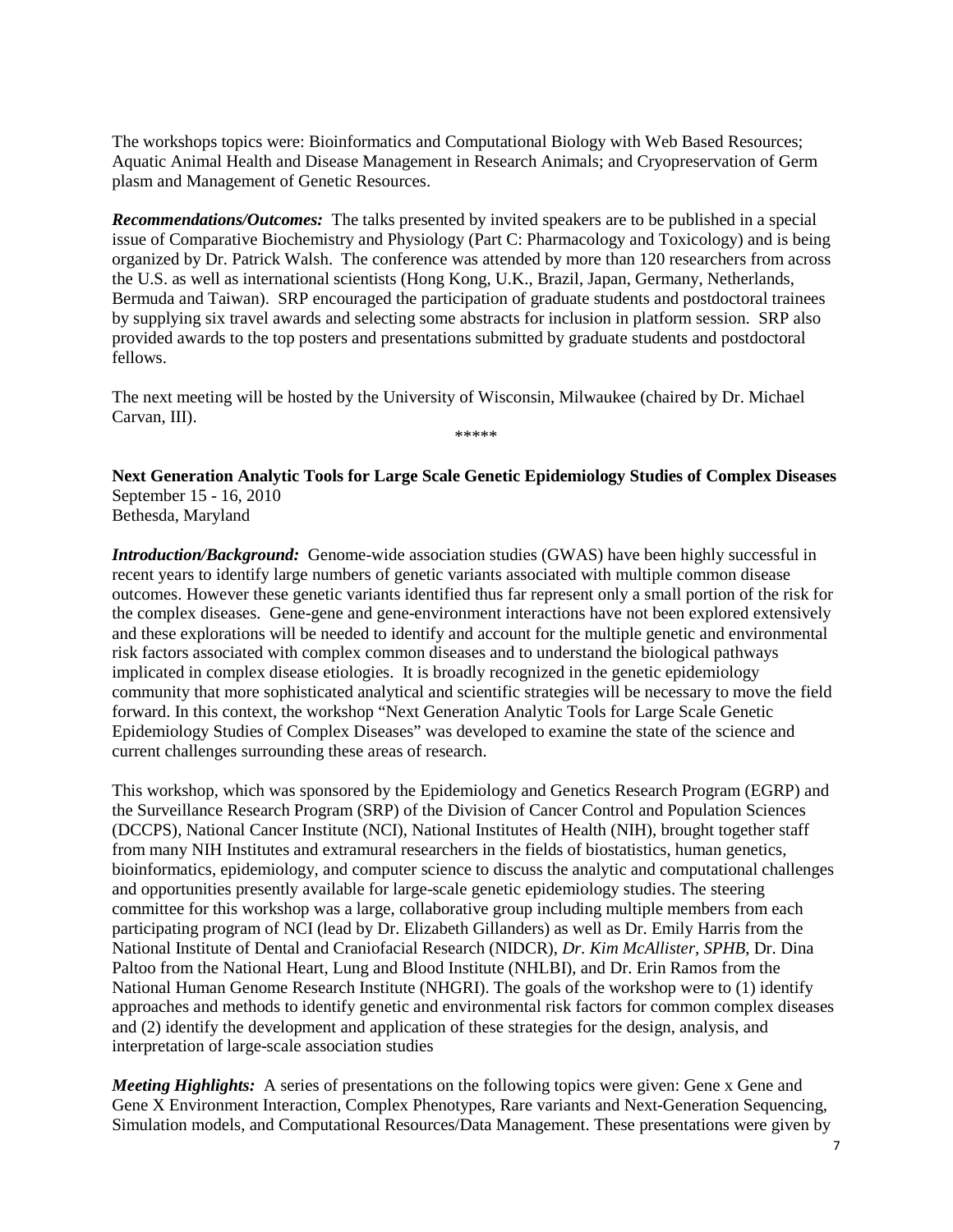experts in these particular fields including Dr. Peter Kraft, Harvard; Dr. Nancy Cox, University of Chicago; Dr. John Witte, University of California San Francisco; Dr. Kathryn Roeder, Carnegie Mellon University; Dr. Christopher Amos, The University of Texas M. D. Anderson Cancer Center; Dr. Michael Province, Washington University School of Medicine: and Dr. Jason Moore, Dartmouth Medical School. The keynote address was given by Daniel J. Schaid, Ph.D. from the Mayo Clinic. Attendees also participated in discussions of the challenges surrounding these topics during breakout sessions. Dr. Clare Weinberg from NIEHS chaired the breakout sessions for G x G /G x E interactions. The workshop finished with report backs from the breakout session chairs, who highlighted the most important obstacles in each area and made recommendations for future short and long-term needs in these research disciplines.

*Meeting Recommendations/Outcomes:* Some of the short-term recommendations for further developing the discovery of G x G and G x E interactions included: the further development of analytical methods and approaches with user-friendly software, a focus on re-analysis of existing GWAS studies for G x E and  $\overline{G}$  x G interactions, comparisons of different study design models and methods for use with different datasets, the harmonization of data types (especially of environmental measures), and a focus on metaanalyses of existing studies when possible for power necessary to do G x G, G x E interactions. Longerterm recommendations and needs identified include: the broader use of functional studies (mouse models, cell lines, etc.) for validation of risk from multiple genetic variants and/or environmental factors; the incorporation of improved environmental measures into planning of long-term cohort studies; the integration of many data types (genomics, metabolomics, gene expression, epigenomics); better exposure assessment; and the incorporation of repeated exposures over time in cohort studies. A meeting report for this workshop is currently being written with plans to submit to the journal "Genetic Epidemiology". In addition, NIEHS is leading a funding initiative with multiple participating Institutes on analytical methods for G x E studies (PAR-11-032 - Methods and Approaches for Detection of Gene-Environment Interactions in Human Disease (R21). This funding announcement is focused on identifying the effectiveness of various types of novel G x E biostatistical and bioinformatics methods and study designs that might increase power to detect G x E interactions. Many of the recommendations from this workshop were incorporated into this funding announcement and into the planning of many follow-up studies for the NIH Genes, Environment and Health Initiative (GEI) as well.

\*\*\*\*\*

## **Expert Panel Workshop to Examine the Role of the Environment in the Development of Autoimmune Disease**

September 7-8, 2010 Hilton Garden Inn, Durham, North Carolina

*Introduction/Background:* Over the past 10 years, the NIEHS has participated in trans-NIH committees and sponsored a number of workshops examining the role of the environment and the development of autoimmune disease. Despite the recommendations for research initiatives and the ongoing accumulation of research data, there are still numerous gaps in knowledge in this field. The goal of this new workshop was to bring together experts from the environmental health science and autoimmune research communities to:

- review the findings from their diverse research disciplines concerning the role of the environment and the development of autoimmune disease;
- identify conclusions that can be drawn with confidence from existing data;
- identify critical knowledge gaps and areas of uncertainty; and
- establish key elements of a coherent research agenda to help fill these gaps and resolve uncertainties.

*Meeting Highlights:* Approximately 40 scientists participated in this 1 ½ day workshop. Prior to the workshop, participants were placed in one of four working groups: animal models, mechanisms,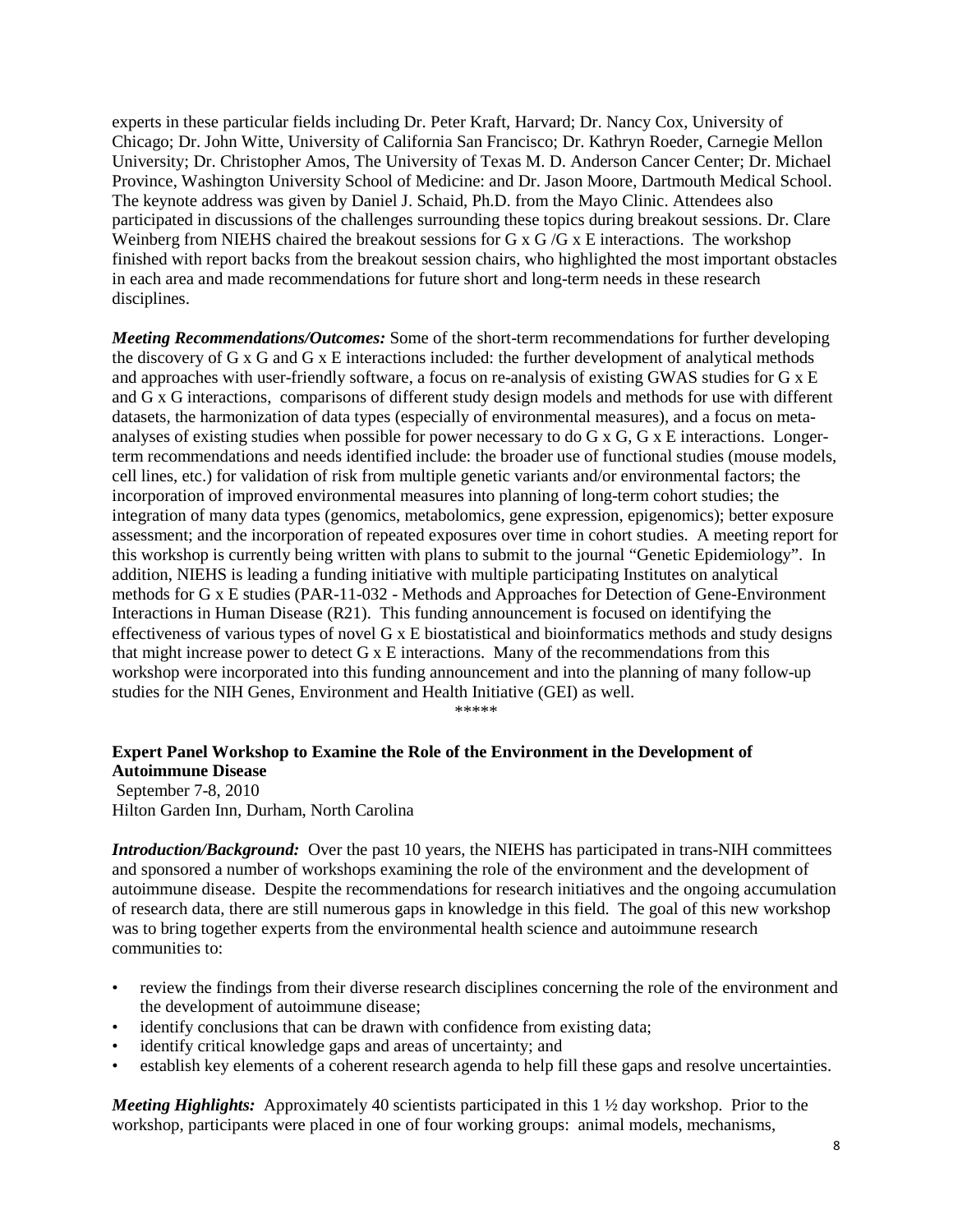epi/human studies, and exposure assessment. The working groups were tasked with reviewing the literature in their respective fields prior to the workshop and providing a draft review document examining the published data and reporting:

- 1. Based on existing evidence we are confident of the following….
- 2. We consider the following to be likely but require confirmation….
- 3. Research themes which we believe should be pursued on future investigations.
- 4. Overall conclusions regarding the role of the environment and the development of autoimmune disease.

Presentations of the draft findings and working group and breakout group discussions constituted the majority of the meeting.

*Recommendations/Outcomes:* The working groups continue to develop and polish the draft review documents. This workshop will generate publishable reports on the state of the science, and help determine the most appropriate and productive directions for research in the area of environmentally related autoimmune disease via the publication of a workshop consensus statement.

*Dr. Michael Humble, COSPB*, led the organization of this meeting. *Dr. J. Patrick Mastin, DERT/OD*, was on the planning committee. *Dr. Humble and Dr. Gwen Collman, Director, DERT*, gave presentations. *Drs. Jerry Heindel, COSPB, and Daniel Shaughnessy, SPHB*, attended the meeting.

The NIEHS gratefully acknowledges the generous support of the meeting from the American Autoimmune Related Diseases Associations, Inc.

\*\*\*\*\*

## **DERT PAPERS OF NOTE**

### **Freeway Proximity and Autism**

Irva Hertz-Picciotto, Ph.D., UC Davis and Rob McConnell, MD, University of Southern California R01ES015359 and R21ES019002-01

New research findings from a study sponsored by NIEHS suggest that babies born to mothers who live close to freeways have double the risk of developing autism compared to other children. The study examined almost 600 children ages 2-5 from Los Angeles, San Francisco, and Sacramento. About half the children had autism. Those whose homes were less than 1,000 feet from a freeway were about twice as likely to have autism.

Little is known about environmental contributions to autism, but oxidative stress and inflammation have been linked to the disorder. Previous basic research has demonstrated that traffic-related air pollution causes oxidative damage and increases inflammatory signaling pathways.

In the current study, 304 children had autism and were compared to 259 typically developing children. The study participants were enrolled in the Childhood Autism Risks from Genetics and the Environment (CHARGE) Study. After adjusting for socioeconomic and demographic factors, the mother's address, taken from the birth record, was more likely to be near a freeway (less than 309 meters) for cases as compared to controls. Autism was also associated with residential proximity to a freeway during the third trimester; however, living near other major roads was not associated with autism.

*Citation*: Volk HE, Hertz-Picciotto I, Delwiche L, Lurmann F, McConnell R. Residential Proximity to Freeways and Autism in the CHARGE study. Environ Health Perspect. 2010. Dec 13.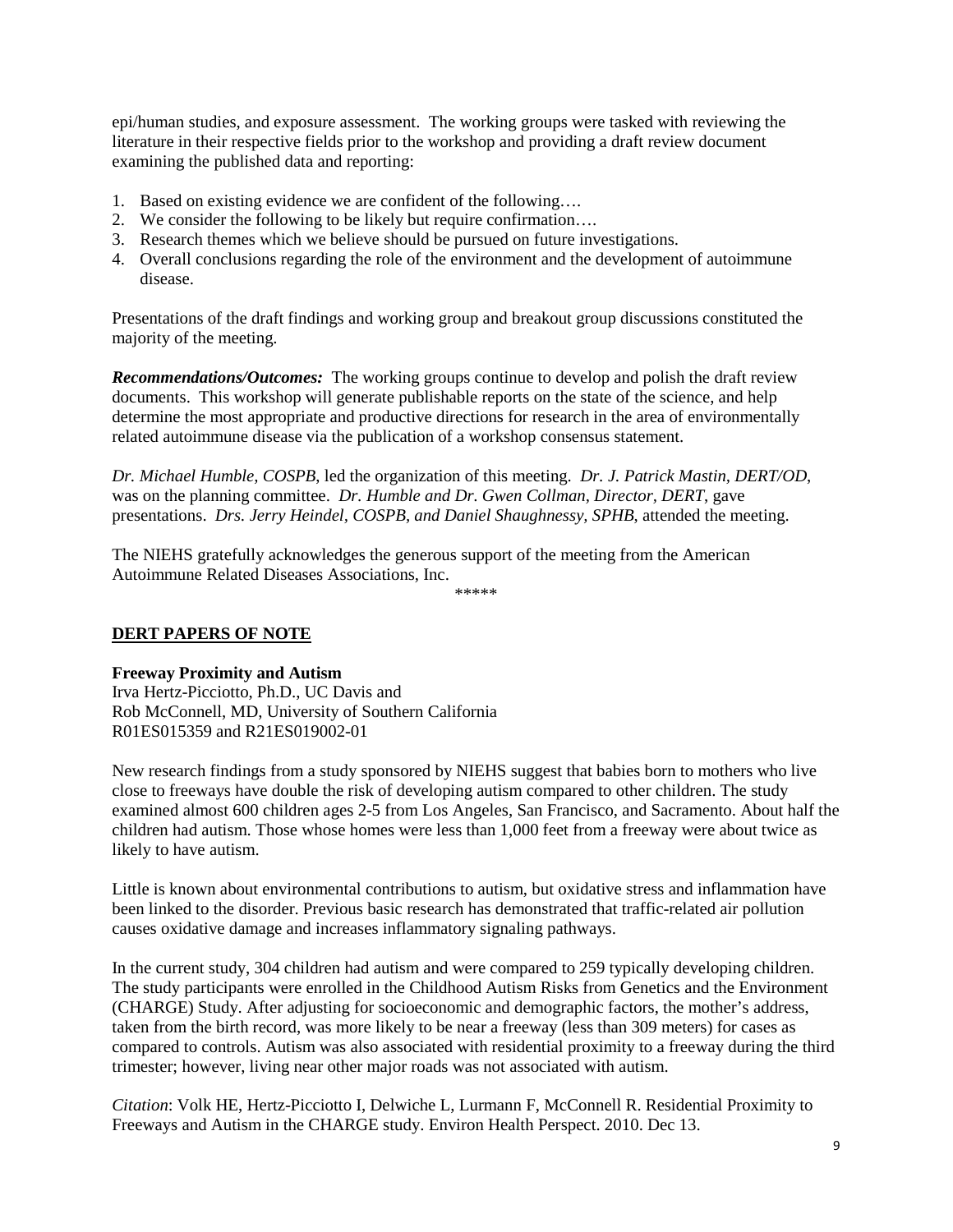\*\*\*\*\*

**A Simple Sensor for Explosive Chemicals** Kenneth Suslick, Ph.D. University of Illinois U01ES016011

University of Illinois chemists have developed a simple device to detect an explosive like those used in several recent unsuccessful attempts to bring down airliners. The device could lead to an inexpensive and easy to use detector of luggage and passenger screening in airports.

The explosive, triacetone triperoxide (TATP), is easily prepared from products readily available, but it is very difficult to detect with standard detection methods. The researchers developed a colorimetric sensor assay that can detect very low levels of TATP vapor, as low as 2 parts per billion, in a matter of seconds. The sensor array consists of 16 colored dots on an inert plastic film. An acid catalyst breaks down TATP into detectable components that cause the pigments to change color.

The array is uniquely sensitive to TATP and is unaffected by temperature, humidity, or exposure to other chemicals such as those found in detergents or personal care products. The chemists made a hand-held prototype that is just as effective as their laboratory model. The hand-held sensor is now being commercialized by iSense, a sensor manufacturer based in Palo Alto, California..

*Citation*: Lin H, Suslick KS. A colorimetric sensor array for detection of triacetone triperoxide vapor. J Am Chem Soc. 2010. Nov 10;132(44):15519-21. \*\*\*\*\*

### **Blood DNA Methylation Related to Heart Disease and Stroke**

Joel D. Schwartz, Ph.D Harvard School of Public Health P30ES000002 and R01ES015172

NIEHS-supported epidemiologists at Harvard University have found that blood DNA methylation is linked to the risk of ischemic heart disease and stroke in a population of 712 elderly subjects in the Boston-Area Normative Aging Study.

The team measured blood cell DNA methylation of Long Interspersed Nucleotide Element-1 (LINE-1) repetitive elements by polymerase chain reaction-pyrosequencing. They estimated relative risks for ischemic heart disease and stroke at baseline and again five years later, and also for mortality from ischemic heart disease.

LINE-1 hypomethylation was associated with baseline heart disease and stroke (relative risk  $= 2.1$  and 2.5 respectively). In participants free of disease, hypomethylation was associated with higher risk for developing ischemic heart disease (relative risk  $= 4.1$ ) or stroke (relative risk  $= 5.7$ ). In the entire cohort, subjects with hypomethylation were about three times more likely to die of ischemic heart disease or stroke.

The researchers conclude that as standardized assays become more availably, DNA methylation analysis may contribute to better cardiovascular risk estimation. These results add to the importance of ongoing endeavors in developing interventions and treatments that act through epigenetic mechanisms.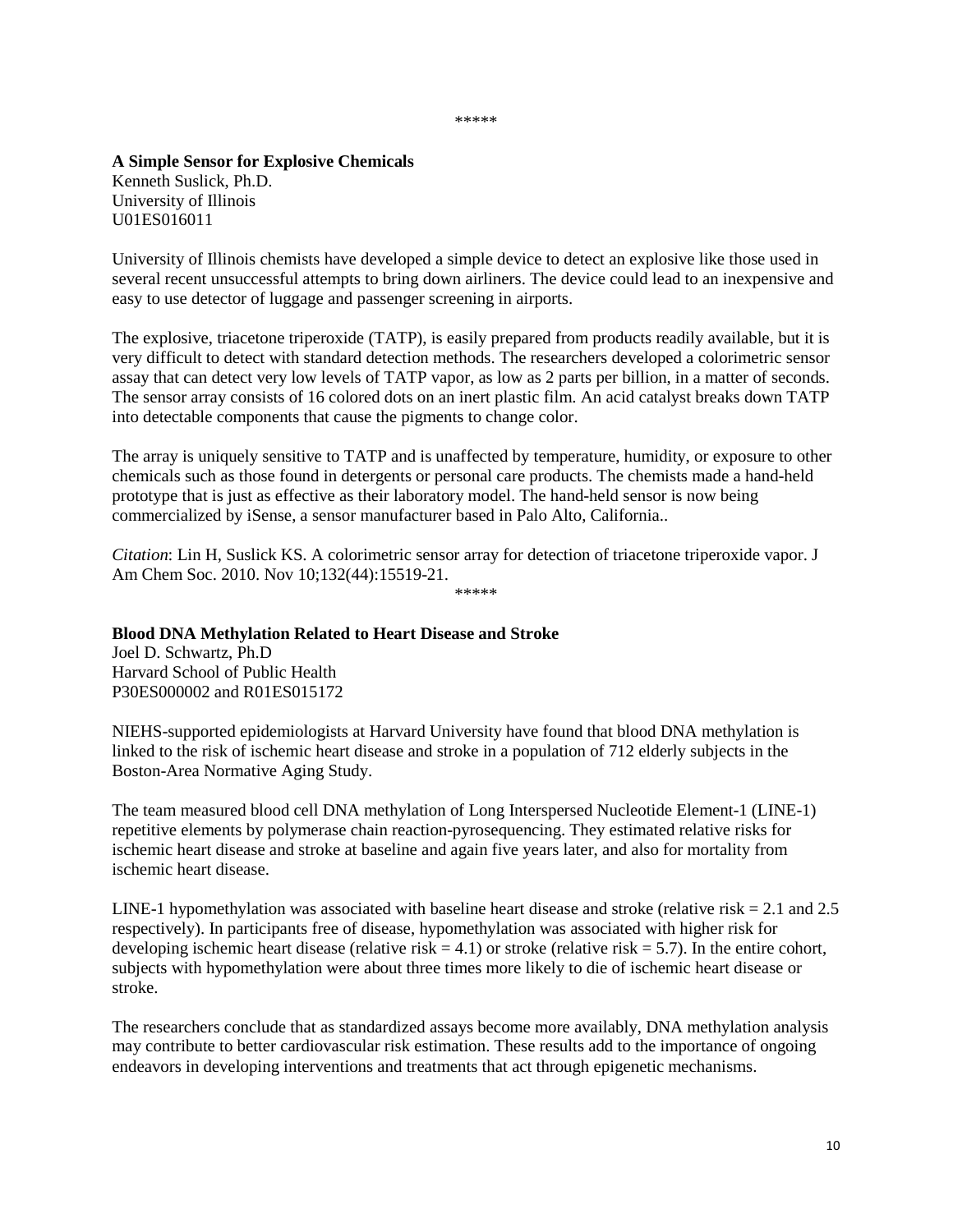*Citation*: Baccarelli A, Wright R, Bollati V, Litonjua A, Zanobetti A, Tarantini L,Sparrow D, Vokonas P, Schwartz J. Ischemic heart disease and stroke in relation to blood DNA methylation. Epidemiology. 2010. Nov;21(6):819-28.

\*\*\*\*\*

#### **BPA Exposure and Oocyte Quality**

Frederick S. vom Saal, Ph.D. University of Missouri R01ES018764

A small study conducted by NIEHS-supported researchers at the University of California San Francisco has determined that as blood bisphenol A (BPA) levels rise, the quality of oocytes from women undergoing in vitro fertilization declines. As blood levels of BPA doubled, the percentage of eggs that fertilized normally declined by 50 percent.

BPA levels and fertilization rates were analyzed for 26 women undergoing in vitro fertilization during 2007 and 2008. The women were a subgroup of a larger study evaluating the effects of trace exposures to toxic metals on reproductive health.

Though the size of the study is small, the results indicate a negative effect of BPA on reproduction and fertility that may carry over to the general population. Further research on a much larger cohort of participants is necessary to confirm these findings in the general population, but given the widespread nature of BPA exposure in the US, even a modest effect on reproduction demonstrates a substantial concern according the researchers.

*Citation*: Fujimoto VY, Kim D, Vom Saal FS, Lamb JD, Taylor JA, Bloom MS. Serum unconjugated bisphenol A concentrations in women may adversely influence oocyte quality during in vitro fertilization. Fertil Steril. 2010. Dec 4.

\*\*\*\*\*

#### **Death Rates Climb During Heat Waves**

Michelle L. Bell, Ph.D. Yale University R01ES012054

According to research recently published by NIEHS grantees, mortality climbs during summer waves in the United States almost every year. These results have policy implications for addressing the burden of heat waves and for estimating the possible health effects of climate change.

According to the study, the average daily risk of non-accidental death increased 3.75 percent during the heat waves studied in 43 U.S. cities from 1987 to 2005. For each one degree rise above average temperature, the risk of death increased 2.45 percent and 0.38 percent every day the heat wave continued. For the purposes of this study, heat waves were defined as two or more days when the average mean temperature exceeded the 95th percentile of temperatures for May through September for a given city.

Daily risk of mortality was almost double during the first heat wave of the season compared to later heat waves. The authors conclude that people were not acclimated to the heat early and may not have taken appropriate precautions such as using air conditioning or fans and curtailing outside activities. Risk of mortality was greatest in the Northeast and Midwest and the risk of death soared during catastrophic heat waves in 1995 in Chicago and Milwaukee.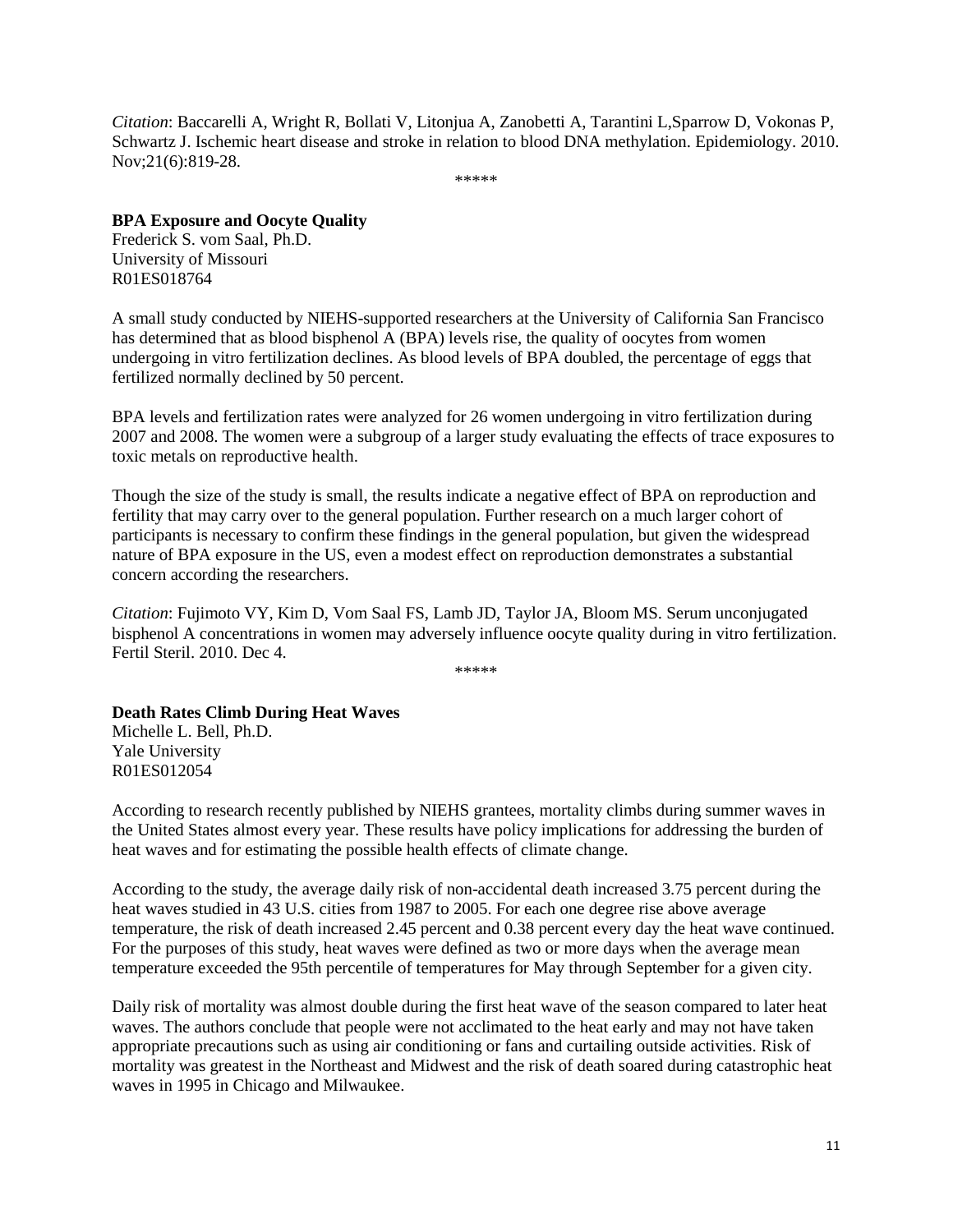*Citation*: Anderson GB, Bell ML. Heatwaves in the United States: Mortality Risk During Heatwaves and Effect Modification by Heatwave Characteristics in 43 US Communities. Environ Health Perspect. 2010. Nov 18. [Epub ahead of print] \*\*\*\*\*

#### **Sequencing the Exposome**

Stephen M. Rappaport, Ph.D. and Martyn Smith, Ph.D. University of California Berkeley P42ES004705 and U54ES016115

NIEHS researchers write of the need for the study of the "exposome" in the October 22nd edition of Science. The word exposome was coined in 2005 and is defined as the record of all exposures, both internal and external, individuals receive throughout their lifetime. Martyn Smith and Steve Rappaport advocate for identifying exposures during critical windows of development. They employ the analogy of a movie trailer to explain their idea. A movie represents an individual's life and each frame of the film represents an exposure. Just as a movie trailer condenses all the important parts of the film into about 30 seconds, they believe that having a record of exposures during the important parts of our lives would be beneficial in predicting and preventing disease.

The Berkeley scientists and others advocate a top down approach using various "omics" technologies to gather information needed to understand the exposome. Their approach is to measure gene expression, protein adducts, metals, and metabolites in blood and then use data analysis to determine which exposures are related to disease.

The idea of the exposome is gaining traction in the scientific community and in the chemical industry as well. Industry representatives think that a better understanding of exposures will exonerate many chemicals that are widely feared.

*Citation*: Rappaport SM, Smith MT. Epidemiology, Environment and disease risks. Science. 2010. Oct 22;330(6003):460-1.

**\*\*\*\*\***

## **Epigenetic Changes and Low-Dose BPA in Breast Epithelial Cells**

Tim H.-M. Huang, Ph.D. Ohio State University U01ES015986 and R01ES017594

NIEHS-supported scientists at Ohio State University report that low-dose exposure of human breast epithelial cell cultures to bisphenol A causes epigenetic changes suggesting that this model may be widely useful in studying the health effects of bisphenol A and other endocrine disruptors.

There is wide evidence that early exposure to bisphenol A and other estrogen-like compounds may increase breast cancer risk later in life. An epigenetic process has been postulated for this effect, but it is not well understood.

The researchers identified 170 genes with similar gene expression changes after the low-dose bisphenol A exposure. Further analysis revealed that the expression of the gene for lysosomal-associated membrane protein 3 was epigenetically silenced. Additional studies found the same effect in estrogen receptor alphapositive breast tumors. The authors conclude that the combination of their exposure model, epigenetic analysis, and other assays can lead to a better understanding of the heritable effects of low-dose bisphenol A exposure in human cells.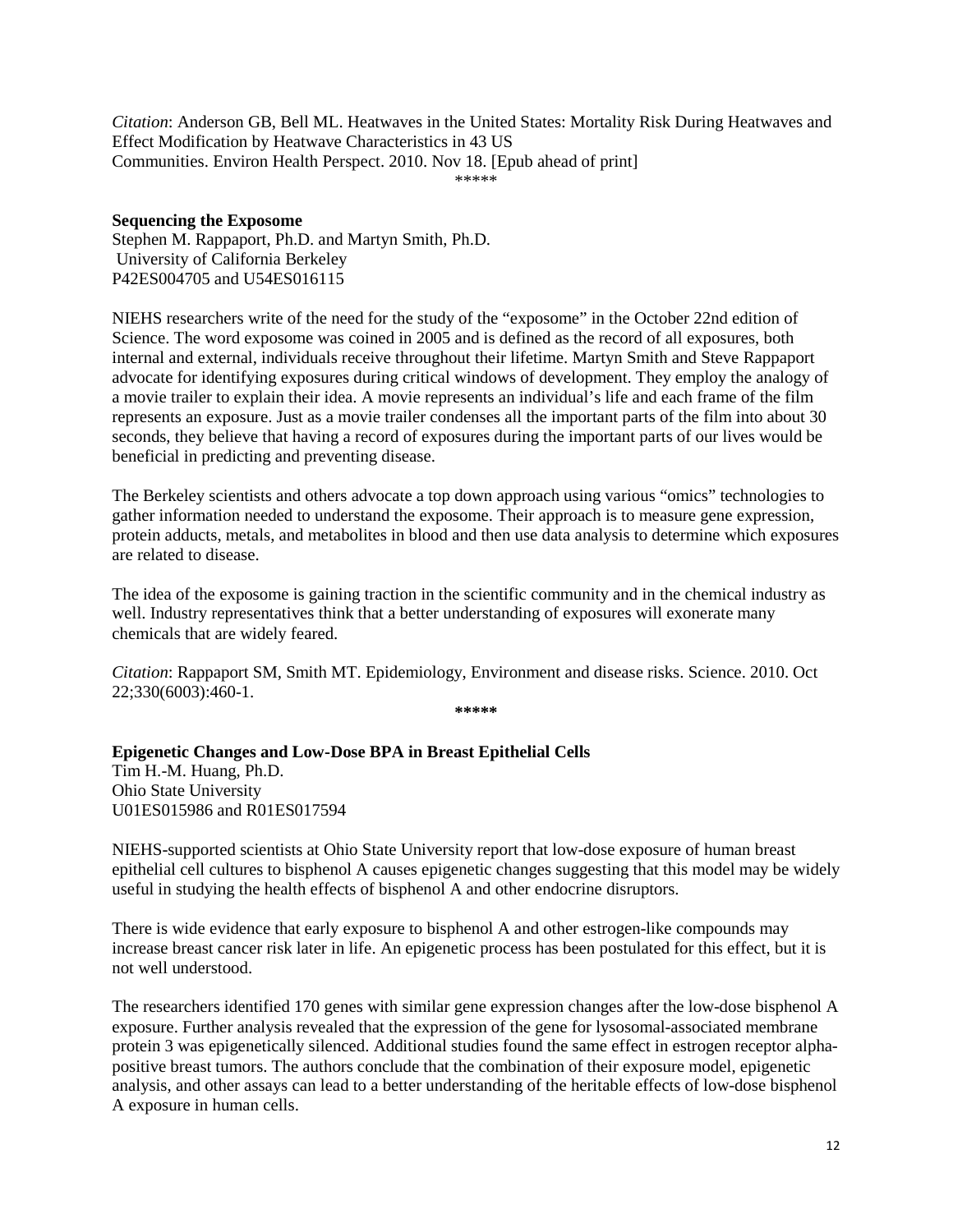*Citation*: Weng YI, Hsu PY, Liyanarachchi S, Liu J, Deatherage DE, Huang YW, Zuo T, Rodriguez B, Lin CH, Cheng AL, Huang TH. Epigenetic influences of low-dose bisphenol A in primary human breast epithelial cells. Toxicol Appl Pharmacol. 2010 Oct 15;248(2):111-21. \*\*\*\*\*

### **Genetic Driver of Severe Allergic Asthma**

Marsha Wills-Karp, Ph.D. Cincinnati Children's Hospital Medical Center P50ES015903

NIEHS-supported investigators at the Cincinnati Children's Hospital Medical Center have discovered a genetic basis for determining the severity of asthma. The work, carried out in laboratory mice, could form the basis for future therapeutic strategies to treat asthma.

Asthma cases have been increasing in the past few decades. The disease is triggered in susceptible people by components of air pollution, allergens, tobacco smoke, and other environmental agents.

The research team identified a pro-inflammatory protein called interleukin-17A as the chief cause of severe asthma-like symptoms in their laboratory animals. They found that exposure to allergens causes incorrect regulation of a gene called complement factor 3 which is part of the innate immune system. This results in over-production of interleukin-17A, which in turn contributes to ever increasing inflammatory responses and hyper airway responsiveness and airflow obstruction.

The research team will continue to study the interaction of complement factor 3 and interleukin-17A in severe asthmatics with the hope of targeting one or both of the pathways for the treatment of severe asthma.

*Citation*: Lajoie S, Lewkowich IP, Suzuki Y, Clark JR, Sproles AA, Dienger K, Budelsky AL, Wills-Karp M. Complement-mediated regulation of the IL-17A axis is a central genetic determinant of the severity of experimental allergic asthma. Nat Immunol. 2010. Oct;11(10):928-35.

\*\*\*\*\*

## **Amplifying Stem Cells**

Gary Perdew Ph.D., Pennsylvania State University Michael S. Denison Ph.D and Bruce Hammock Ph.D., University of California Davis R01ES004869, ES007685, and P42ES004699

The success of hematopoietic stem cell transplantation into human patients for treating blood diseases depends on the number of stem cells in the graft. Culturing stem cells with a cocktail of growth factors before transplantation can induce proliferation, but the increase in cell number is rapidly followed by differentiation, which is accompanied by loss of the cell surface markers CD34 and CD133.

NIEHS grantees recently identified the purine derivative StemRegenin 1 (SR1) in a screen for small molecules that could stimulate stem cell growth without hastening differentiation. Culturing human stem cells collected from peripheral blood with the cytokine cocktail plus SR1 increased the number of CD34<sup>+</sup> and CD133+ cell populations as compared to control cells treated with the growth factors alone. SR1 treatment had no effect in the absence of the growth factors, and removing SR1 from the culture medium induced differentiation of the cells. Addition of SR1 did not increase proliferation of stem cells but instead increased the proportion of cells that were CD34<sup>+</sup> by suppressing differentiation. The number of multilineage colonies formed by stem cells also increased with SR1 treatment as compared to controls, further supporting the idea that SR1 maintained stem cells in a multipotent state. SR1treatment increased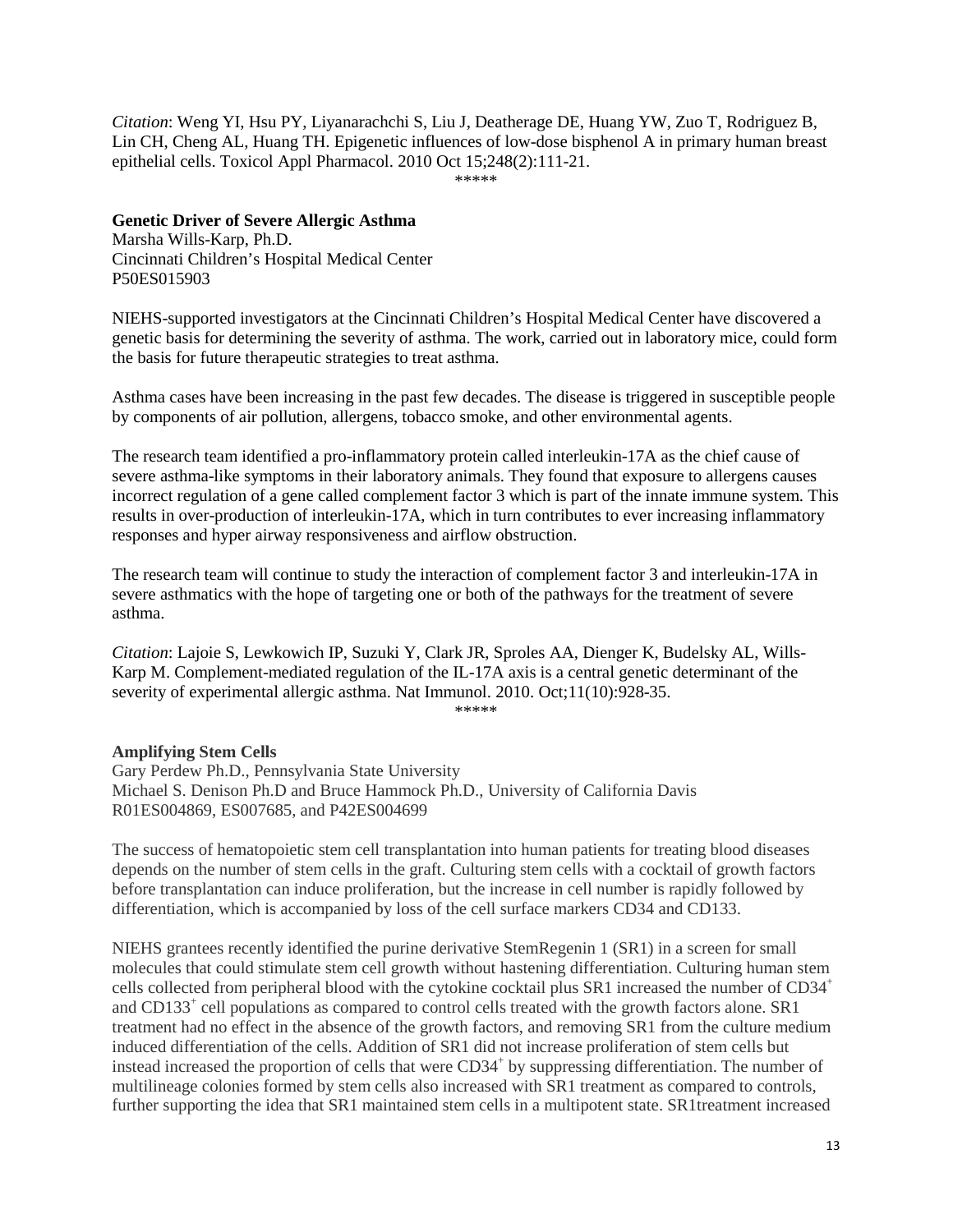both short- and long-term engraftment of human umbilical cord blood CD34<sup>+</sup> cells into mice as compared to uncultured or control stem cells cultured with cytokines alone.

SR1 inhibited the aryl hydrocarbon (Ah) receptor, a nuclear receptor that has been implicated in pathways that regulate hematopoiesis. Two agents that bind to the Ah receptor mimicked the effects of SR1 on cultured stem cells, and SR1 blocked the transcriptional response to the AhR agonist dioxin. The authors conclude that modulating Ah receptor activity may be a useful strategy for improving clinical outcome of stem cell transplantation.

*Citation:* Boitano AE, Wang J, Romeo R, Bouchez LC, Parker AE, Sutton SE, Walker JR,Flaveny CA, Perdew GH, Denison MS, Schultz PG, Cooke MP. Aryl hydrocarbon receptor antagonists promote the expansion of human hematopoietic stem cells. Science. 2010 Sep 10;329(5997):1345-8. \*\*\*\*\*

**Cause of Vioxx-Induced Cardiovascular Events Determined**

Bruce Hammock, Ph.D., University of California Davis R01ES002710 and P42ES004699

An international research team with funding from NIEHS has discovered a novel mechanism which may explain the heart attacks and strokes suffered by some long-term, high-dosage users of the arthritis drug Vioxx. This groundbreaking discovery may lead to safer drugs for millions of people who suffer chronic pain.

The team employed metabolomic profiling to analyze the plasma of laboratory mice given Vioxx. They found dramatic accumulations of an arachidonic acid metabolite known as 20-HETE. The metabolite is known to be a potent vasoconstrictor and high levels of it could cause increases in the risk of heart attack and stroke. The research team believes that similar increases might be seen with other non-steroidal antiinflammatory drugs.

Vioxx was pulled from the marketplace in 2004 after reports of heart attacks and stroke in patients taking the drug. It had been used by millions of people worldwide and showed great promise for disease and conditions marked by chronic pain and inflammation such as arthritis. The UC Davis scientists believe that their findings will open new paths for developing safer COX2 inhibitors. Agents that reduce the circulating levels of 20-HETE while providing the same pain relief may reduce the risk of adverse cardiovascular events.

*Citation:* Liu JY, Li N, Yang J, Li N, Qiu H, Ai D, Chiamvimonvat N, Zhu Y, Hammock BD. Metabolic profiling of murine plasma reveals an unexpected biomarker in rofecoxib-mediated cardiovascular events. Proc Natl Acad Sci U S A. 2010. Sep 28;107(39):17017-22.

**Promising Target for Parkinson's Disease Treatment**

Kathleen Maguire-Zeiss, Ph.D. Georgetown University R01ES014470

New research from Johns Hopkins University with support from NIEHS demonstrates that certain commercially available drugs protect nerve cells from the lethal effects of Parkinson's disease in a mouse model. These drugs were shown to be an effective treatment in inhibiting the production of a protein known as LRRK2. This protein is known to be overactive in some Parkinson's patients and causes nerve cells to die.

The researchers monitored LRRK2 autophosphorylation and LRRK2-mediated phosphorylation of myelin basic protein with and without treatment with 70 kinase and phosphorylase inhibitors. Of the 70 tested,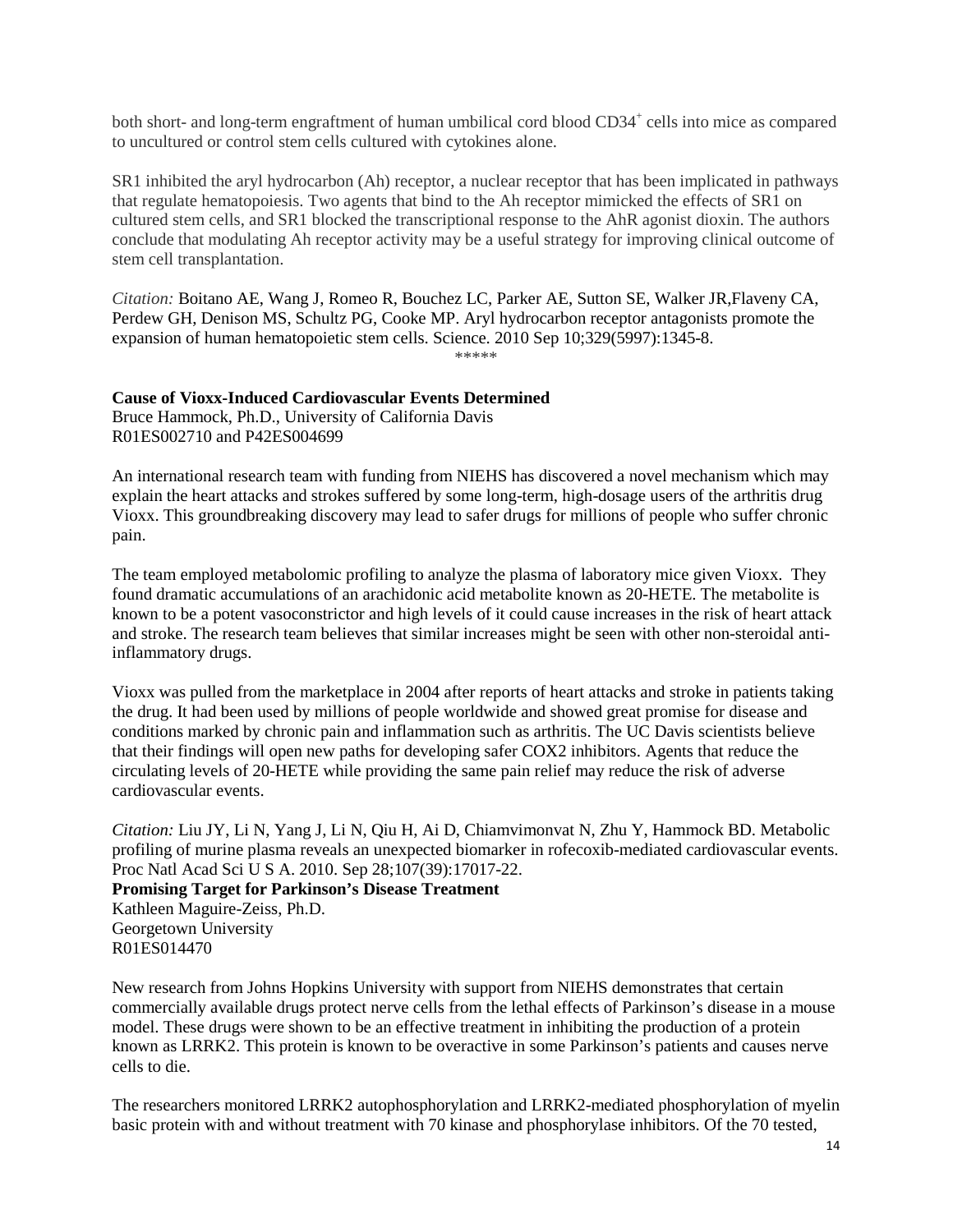eight were found to block the effects of LRRK2 and two of those are known to cross the blood-brain barrier.

These two compounds, known as GW5074 and indirubin-3'-monooxine, were tested in a mouse model of LRRK2 neurotoxicity. Injections of these two drugs twice a day substantially prevented nerve cell death—one was almost completely effective and the other prevented cell loss by about 80 per cent. The two drugs have similar structures leading the researchers to envision developing additional compounds around their core structure. The researchers are currently working to design more specific inhibitors of LRRK2 and the group plans to license the technology they develop.

*Citation:* Lee BD, Shin JH, VanKampen J, Petrucelli L, West AB, Ko HS, Lee YI, Maguire-Zeiss KA, Bowers WJ, Federoff HJ, Dawson VL, Dawson TM. Inhibitors of leucine-rich repeat kinase-2 protect against models of Parkinson's disease. Nat Med. 2010. Sep;16(9):998-1000. \*\*\*\*\*

**Prenatal PAH Exposure Lowers IQ**

Frederica Perera, Ph.D. Columbia University R01ES010165

New findings from a Columbia University study conducted in Krakow, Poland show that prenatal exposure to polycyclic aromatic hydrocarbons reduces IQ in children at five years of age. The study results recapitulate an epidemiologic study done by the same researchers on a population of women and children from New York City.

Healthy, pregnant non-smoking women were recruited into the study from 2001 to 2006. While pregnant, the women completed a questionnaire and carried a personal air monitor for 48 hours to estimate their babies' exposure to air pollutants. They also provided a blood sample or cord blood sample at delivery. A total of 214 children were followed through 5 years of age. At that time the children were given a standardized intelligence exam called the Raven Coloured Progressive Matrices (RCPM) test.

The median prenatal exposure to PAHs was 17.96 nanograms per cubic meter of air. Children exposed to levels higher than this had an average decrease in IQ by 3.8 points. Adjusting for maternal intelligence, lead exposure or dietary intake of PAH did not alter the results. These finding cause concern because RCPM scores measured during the preschool period correlate with academic achievement later in life. The research team is continuing to follow these children to determine longer-term effects of PAH exposure.

*Citation:* Edwards SC, Jedrychowski W, Butscher M, Camann D, Kieltyka A, Mroz E, Flak E, Li Z, Wang S, Rauh V, Perera F. Prenatal exposure to airborne polycyclic aromatic hydrocarbons and children's intelligence at 5 years of age in a prospective cohort study in Poland. Environ Health Perspect. 2010. Sep;118(9):1326-31.

**\*\*\*\*\***

**Low Dose BPA Alters Gene Expression in the Fetal Mouse Ovary** Patricia Hunt, Ph.D. Washington State University R01ES013527

NIEHS grantee Dr. Patricia Hunt at Washington State University reports that gene expression changes in fetal mouse ovaries occur as soon as 12 hours after the mother has been exposed to bisphenol A. These changes may produce adverse reproductive outcomes as the mice grow and develop.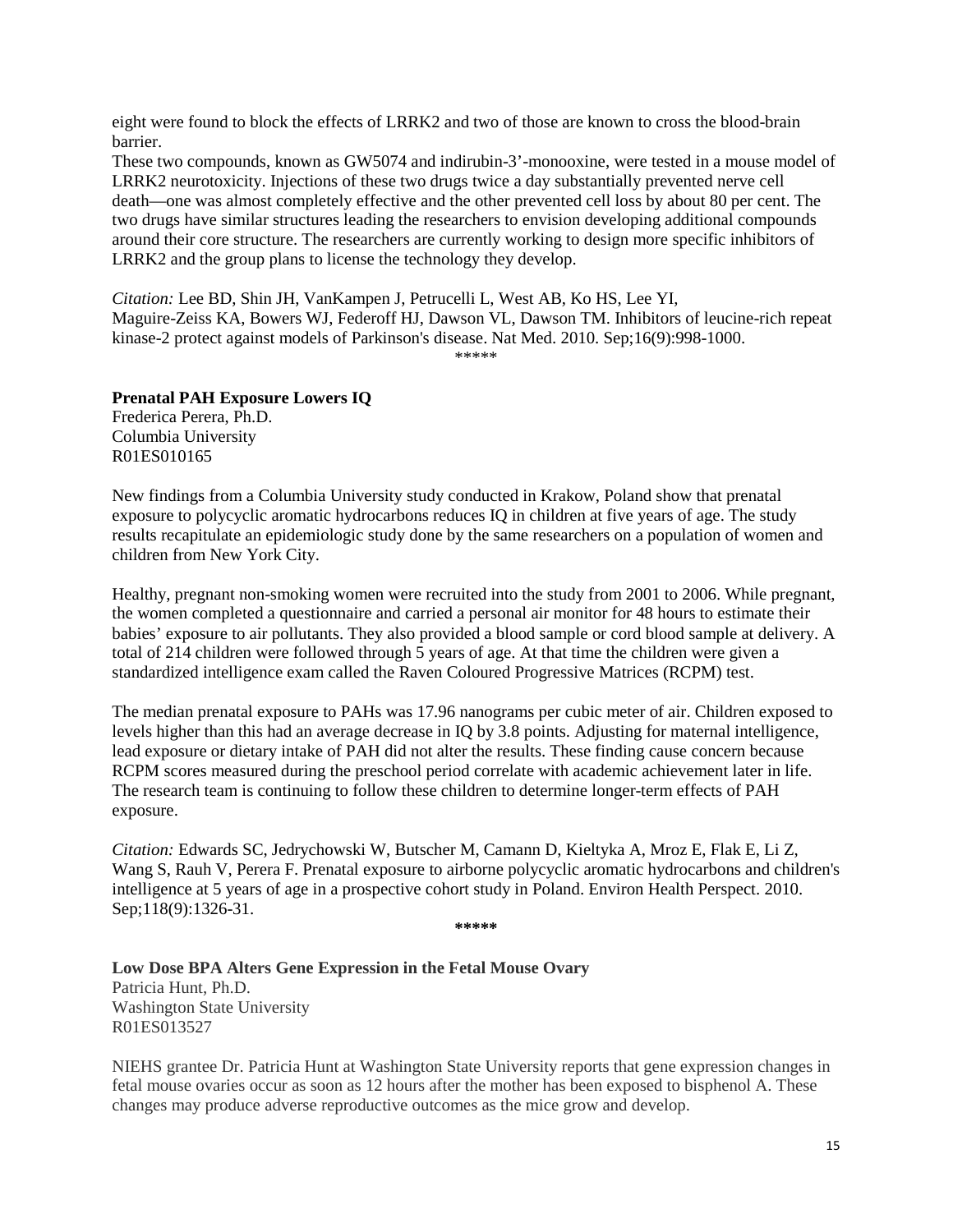Bisphenol A is a ubiquitous chemical found in many forms of plastic that humans come in contact with daily. It is used in water and baby bottles, in the plastic linings of food and beverage cans, and in other consumer products. A growing body of evidence demonstrates that it is an endocrine disruptor at all stages of life.

The research shows that bisphenol A affects the earliest stages of egg production in the ovaries of developing mice fetuses suggesting that their offspring may suffer genetic defects in biological processes such as mitosis and DNA replication. This is an example of a "transgenerational" effect in that the grandchildren of the exposed animals are still at risk for adverse health effects.

The research team also reports finding down-regulation of mitotic or cell cycle genes raising the possibility that bisphenol A exposure might act to shorten the reproductive lifespan by reducing the pool of fetal oocytes that later mature into eggs. If this effect is true in humans, it could result in premature menopause in women.

*Citation:* Lawson C, Gieske M, Murdoch B, Ye P, Li Y, Hassold T, Hunt PA. Gene Expression in the Fetal Mouse Ovary Is Altered by Exposure to Low Doses of Bisphenol A. Biol Reprod. 2010. Aug 25. **\*\*\*\*\*** 

**Common Genetic Variants Associated with Blood Lipids**

James Swenburg, DVM, Ph.D. University of North Carolina P30ES010126

A genome-wide association study published in the August 5 issue of *Nature*, and partially supported by NIEHS reports genetic variants associated with levels of four blood lipids: total cholesterol; low-density lipoprotein cholesterol; high-density lipoprotein cholesterol; and triglycerides. The paper is a world-wide multi-institute collaborative effort based on data from more than 100,000 individuals of European descent.

The study identified 95 loci associated with at least one of the four traits tested. These included the 36 previously reported and 59 newly identified loci. Of the new loci, 39 were associated with total cholesterol, 31 with high-density lipoprotein, 22 with low-density lipoprotein, and 16 with triglycerides. Interestingly, 21 of the 36 known loci showed association with another lipid phenotype in addition to that previously reported.

 Additional analyses were undertaken in populations with East Asian, South Asian, and African American ancestry using a different cohort of Europeans as a control group. The single nucleotide polymorphisms found in this control European cohort were largely replicated in the non-European populations, albeit to a lesser extent in the African American population.

In order to assess the clinical relevance of these loci, associations with coronary artery disease were assessed in 25,000 cases and 66,000 controls of European descent. Thirteen loci showed association, with most of them also being associated with low density lipoprotein showing a causal risk factor. A second clinical phenotype, hyperlipidaemia, was also assessed in a smaller study, where individuals with greater numbers of risk loci showed higher lipid levels.

The study identifies a large number of loci associated with blood lipids in both European and non-European populations, as well as provides clinical and biological evidence that increases the strength of these associations.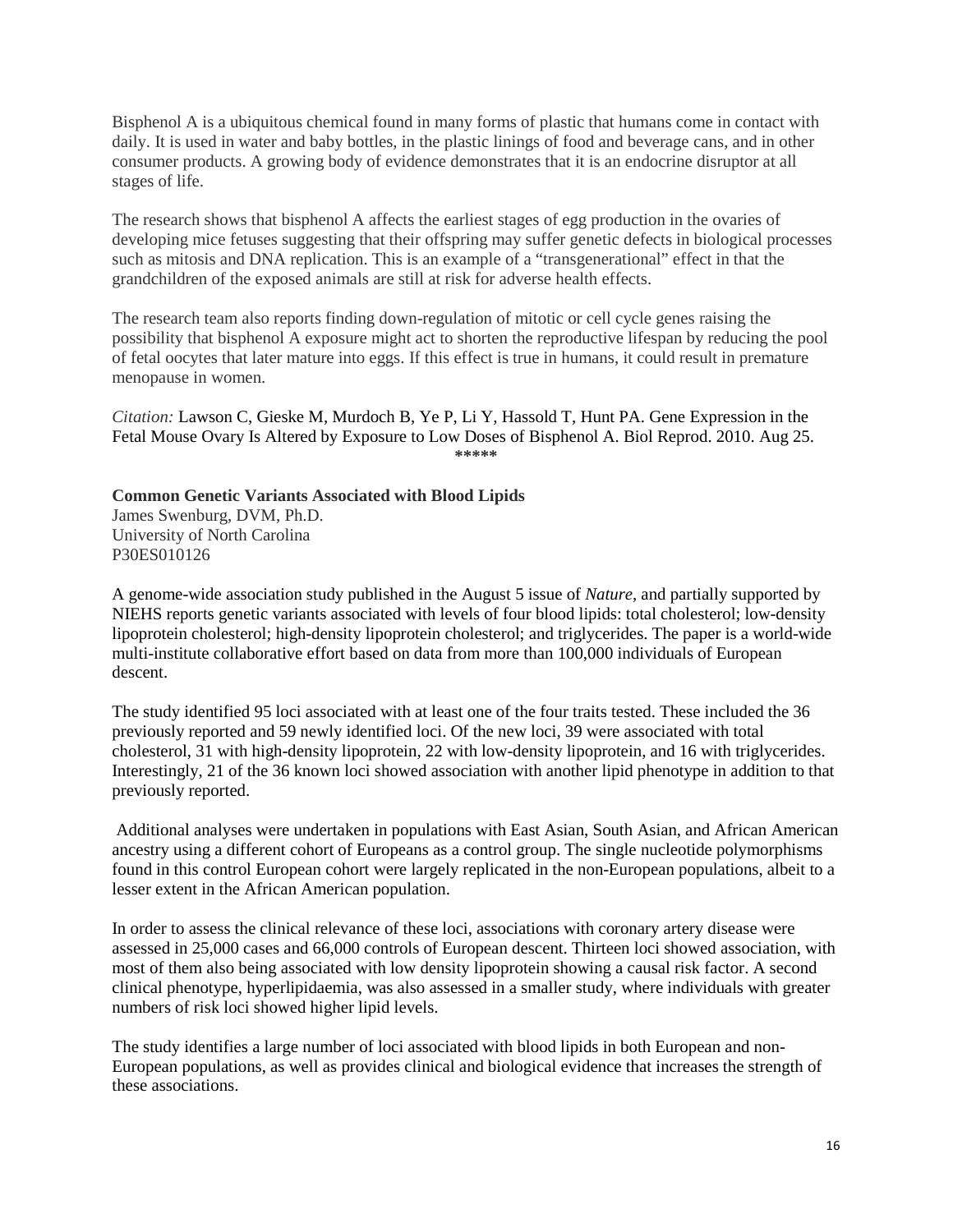*Citation:* Teslovich TM, et. al. Biological, clinical and population relevance of 95 loci for blood lipids. Nature. 2010. Aug 5;466(7307):707-13.

**\*\*\*\*\***

### **Charlotte, NC Light Rail Transit Use Reduces Obesity Risk**

D.J. Peterson, Ph.D. Rand Corporation R21ES014167

New research finding supported solely by NIEHS demonstrate that increasing the availability of light-rail systems and improving neighborhood environments is associated with a reduction in body mass index.

Researchers conducted two surveys in Charlotte, NC before and after the completion of a light-rail system serving downtown locations. The surveys assessed levels of physical activity, body mass index, perception of neighborhood environments, and the use of public transit systems. They found that construction of the light rail system led to increases in walking and subsequent weight loss. These findings were also associated with having a positive impression of one's neighborhood. The use of the light-rail system to commute to work resulted in an average reduction in body mass index of 1.18 kg/m<sup>2</sup> and an 81 percent decreased risk of becoming obese.

*Citation:* MacDonald JM, Stokes RJ, Cohen DA, Kofner A, Ridgeway GK. The effect of light rail transit on body mass index and physical activity. Am J Prev Med. 2010. Aug;39(2):105-12. \*\*\*\*\*

# **Circadian Clock in Pancreas Linked to Diabetes**

Christopher A. Bradfield, Ph.D. University of Wisconsin Madison R37ES005703

New research by NIEHS grantees at Northwestern University published in the prestigious journal *Nature,* reports that the circadian clock in pancreatic islet cells regulates the production of insulin. If the clock or more specifically the genes that regulate it, are faulty, the result is diabetes.

The researchers report the insulin-secreting beta cells have their own dedicated clock, which regulates the behavior of genes and proteins involved in insulin production and secretion on a 24-hour cycle. The researchers created transgenic mice with the clock genes knocked out. The animals developed impaired glucose tolerance, abnormally low levels of insulin, and went on to develop diabetes.

The team concludes that the variation seen in insulin secretion in humans and susceptibility to diabetes is likely related to the clock mechanism. They report an association in the changes of the cycling of the clock within the pancreas itself and disease. They plan to continue research in this area to determine if the clock can be modulated which may lead to a better understanding or better treatments for diabetes.

*Citation:* Marcheva B, Ramsey KM, Buhr ED, Kobayashi Y, Su H, Ko CH, Ivanova G, Omura C, Mo S, Vitaterna MH, Lopez JP, Philipson LH, Bradfield CA, Crosby SD, JeBailey L, Wang X, Takahashi JS, Bass J. Disruption of the clock components CLOCK and BMAL1 leads to hypoinsulinaemia and diabetes. Nature. 2010. Jul 29; 466(7306):627-31.

\*\*\*\*\*

*In Utero* **BPA Exposure Leads to Epigenetic Alterations** Hugh S. Taylor, M.D. Yale University School of Medicine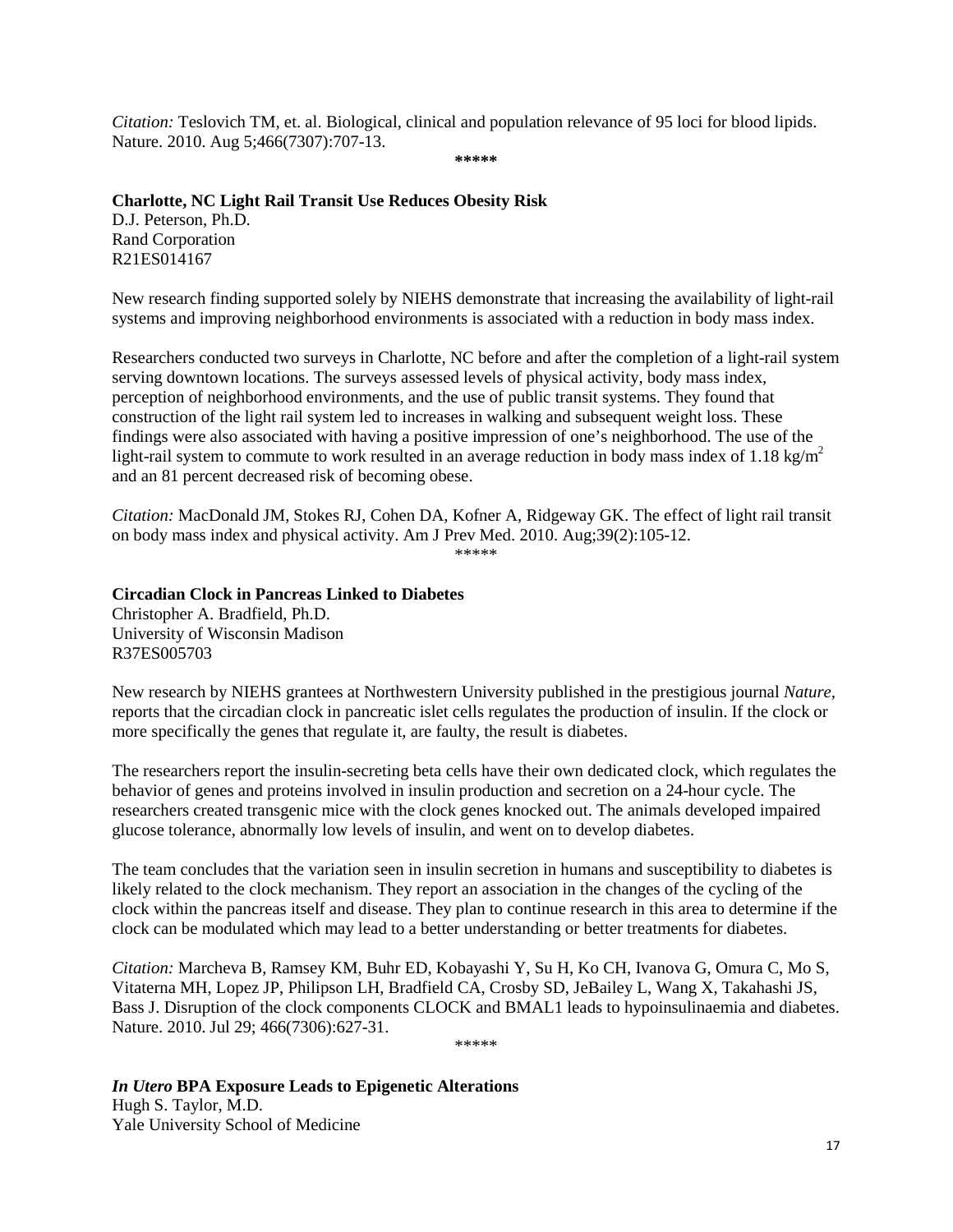#### R01ES010610

Researchers at the Yale University School of Medicine report that *in utero* exposure to bisphenol-A (BPA) causes diminished methylation of the estrogen response element of the *Hoxa10* gene. This finding suggests that permanent epigenetic alteration of estrogen response element sensitivity to estrogen may be a general mechanism by which endocrine disrupting chemicals exert their actions.

BPA is a known endocrine disrupting chemical. It binds to the estrogen receptor tricking the cells' machinery into thinking they are being signaled by estrogen to act in a prescribed manner. The *Hoxa10* gene is a homeobox gene which controls uterine growth and development. A homeobox is a DNA sequence found in genes that are involved in the regulation of patterns of development. They are found in animals and plants.

In this study, pregnant mice were treated with BPA. *Hoxa10* and protein expression were increased by 25 percent in the reproductive tracts of mice exposed *in utero.* DNA methylation of *Hoxa10* was significantly reduced in both the promoter and intron regions of the gene after BPA exposure. The decrease in methylation led to an increase in binding of the estrogren receptor alpha to the estrogen response element of the gene.

*Citation:* Bromer JG, Zhou Y, Taylor MB, Doherty L, Taylor HS. Bisphenol-A exposure in utero leads to epigenetic alterations in the developmental programming of uterine estrogen response. FASEB J. 2010. Jul; 24(7):2273-80.

\*\*\*\*\*

**Vitamin A Treatment and Lung Disease in Pre-Term Lambs** Dallas M. Hyde, Ph.D. University of California Davis P01ES000628

Neonatal Chronic Lung Disease (CLD) often occurs in premature babies who are chronically maintained on mechanical ventilation until their lungs have developed enough to breath normally. The disease is characterized by incomplete development of the lungs and a thickening of lung tissues. Even with improved procedures for ventilation, neonatal CLD continues to be a major cause of mortality and longterm morbidity in premature infants. Administration of vitamin A has improved the respiratory outcome of premature infants, but there is little information to suggest the mechanisms by which this occurs.

A multi-disciplinary team of researchers from Utah, California, Pennsylvania and Texas reports that a variety of growth factors and cellular components are modulated by vitamin A administration in premature lambs managed with mechanical ventilation. Gene expression of tropoelasatin and deposition of elastin was decreased in treated lambs while vascular endothelial and other growth factors were increased.

The researchers conclude that vitamin A treatment partially improves lung development in chronically ventilated pre-term neonates by modulating these factors. They speculate that treatment approaches that could potentially enhance these effects may lead to more complete alveolar development and capillary growth such that gas exchange will be in improved in premature infants.

*Citation:* Albertine KH, Dahl MJ, Gonzales LW, Wang ZM, Metcalfe D, Hyde DM, Plopper CG, Starcher BC, Carlton DP, Bland RD. Chronic lung disease in preterm lambs: effect of daily vitamin A treatment on alveolarization. Am J Physiol Lung Cell Mol Physiol. 2010 Jul;299(1):L59-72.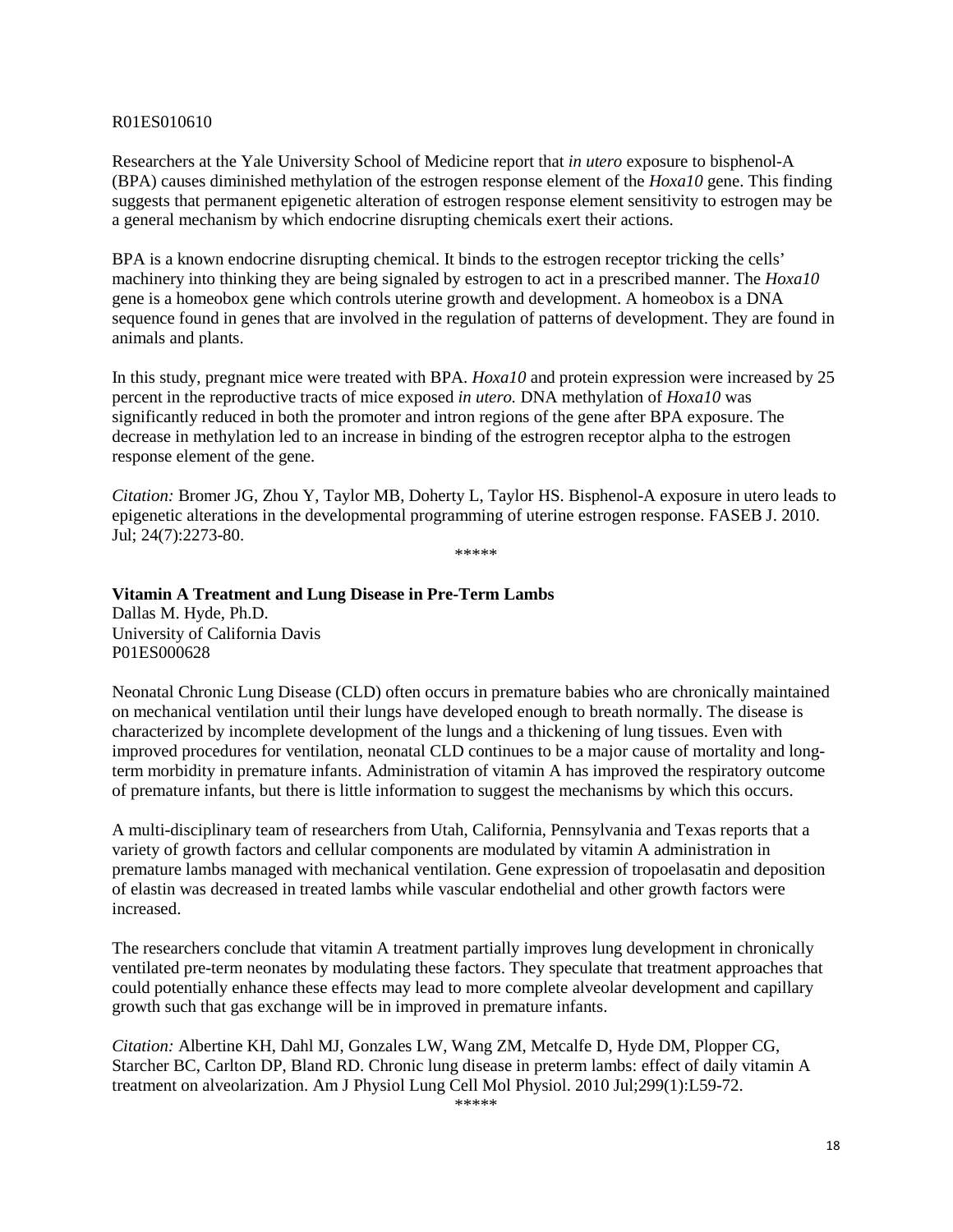#### **Polyfluoroalkyl Chemicals Linked to ADHD**

David M. Ozonoff, Ph.D. Boston University School of Public Health P42ES007381

Researchers at the Boston University School of Public Health report a link between exposure to polyfluoroalkyl chemicals (PFCs) and attention deficit hyperactivity disorder (ADHD) in children. This research was supported by NIEHS.

PFCs are highly stable compounds used in a variety of industrial and commercial applications such as stain resistant coatings, food packaging, fire-fighting foams, and non-stick surfaces for cookware. The research team used data from the National Health and Nutrition Examination Survey (NHANES) to compare PFCs levels in blood samples taken from 571 children ranging in age from 12 to 15. Forty-eight of the children were reported to have ADHD. An earlier report of NHANES data suggests that more than 98% of the US population has measureable amounts of PFCs. Because of the compounds' stability, it can take years for PFCs to be eliminated from the body.

Other research suggests that PFCs may be developmental neurotoxicants. *In vitro* studies show the compounds affect nervous cell differentiation. And *in utero* rodent studies linked PFCs to reductions in thyroid hormone which is known to regulate brain development.

The Boston University team is careful to point out that at the present time, there is no evidence that PFCs cause ADHD—they have only discovered the link. But given the persistence and prevalence of these compounds in the environment further investigations into whether PFCs cause ADHD and other behavioral disorders is merited.

*Citation:* Hoffman K, Webster TF, Weisskopf MG, Weinberg J, Vieira VM. Exposure to Polyfluoroalkyl Chemicals and Attention Deficit Hyperactivity Disorder in U.S. Children Aged 12-15 Years. Environ Health Perspect. 2010. Jun 15.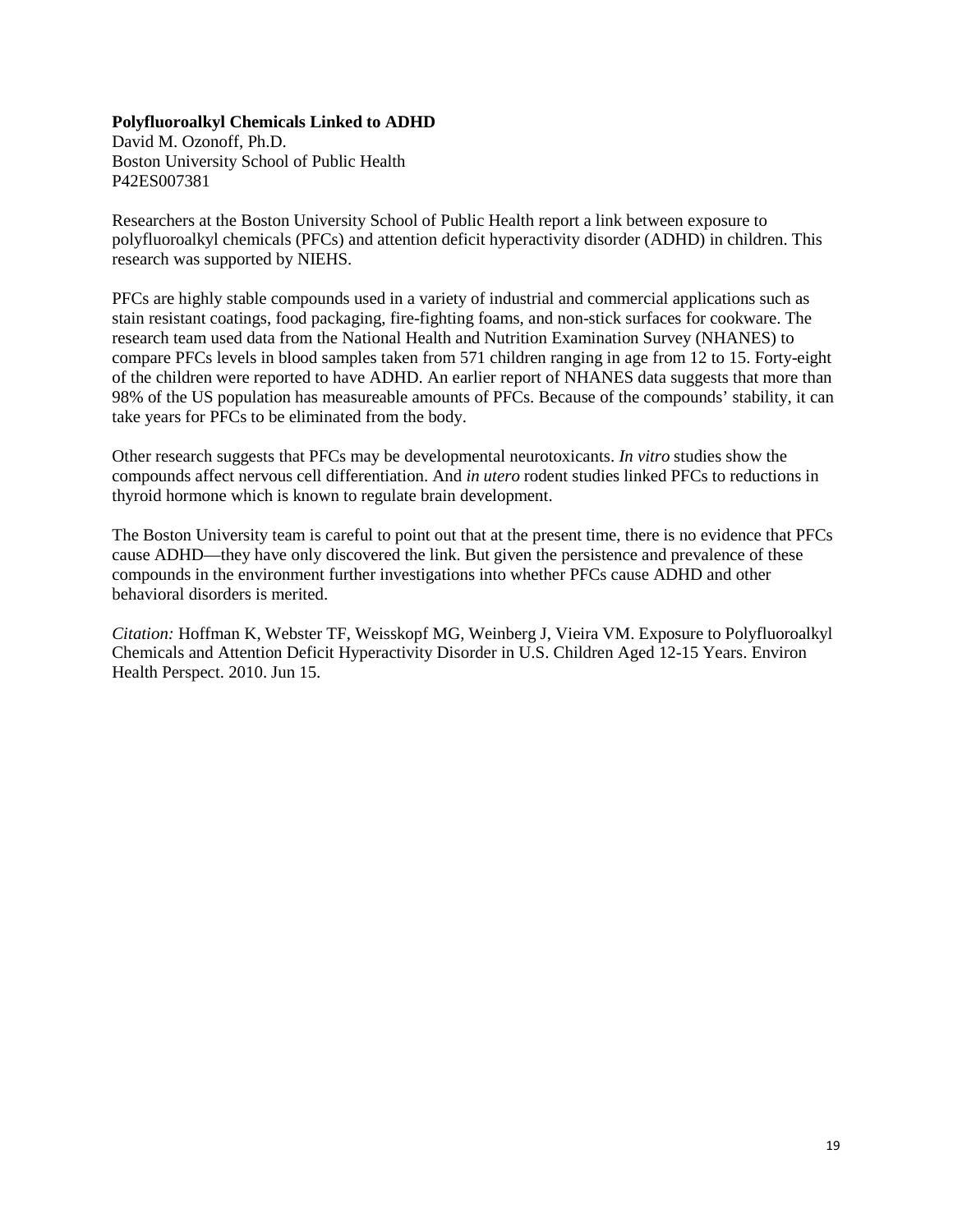**Link Discovered Between Particulate Matter Air Pollution and Sleep-Disordered Breathing** Antonella Zanobetti, Ph.D., Joel Schwartz, Ph.D., Brent Coull, Ph.D., and Diane Gold, M.D. Harvard School of Public Health P01ES009825

In a study co-funded by NIEHS, the National Heart Lung and Blood Institute and the U.S. EPA, researchers at the Harvard School of Public Health report for the first time a link between particulate matter air pollution and sleep-disordered breathing, a known contributor to cardiovascular diseases.

Sleep-disordered breathing includes conditions such as apnea and hypopnea and affects approximately 17 percent of U.S. adults, many of whom are not aware that they have a problem. The current studies included over 3,000 subjects and found novel evidence for temperature and pollution effects on sleepdisordered breathing. Increases in apnea and hypopnea were associated with short-term temperature increases in all seasons and with increases in particulate matter air pollution in the summer months.

Specifically, increases in particulate matter of less than ten micrometers in size were associated with about a 13 percent increase in the Respiratory Disturbance Index and with a 20 percent increase in the amount of time the blood oxygen saturation fell below 90 percent.

There is known overlap in factors that contribute to sudden infant death syndrome (SIDS) and sleepdisordered breathing. Previous research has shown a similar association between increases in air pollution and increased risk of SIDS.

These findings are of even greater significance as researchers demonstrate the importance of sleep to overall health and well-being. Air pollution and sleep-disordered breathing are independently associated with increased risk for cardiovascular diseases, strokes, and other major health conditions. Further research is necessary to determine whether particulate matter air pollution produces it negative effects, at least in part, by promoting sleep-disordered breathing.

*Citation:* Zanobetti A, Redline S, Schwartz J, Rosen D, Patel S, O'Connor GT, Lebowitz M, Coull BA, Gold DR. Associations of PM10 with Sleep and Sleep-disordered Breathing in Adults from Seven U.S. Urban Areas. Am J Respir Crit Care Med. 2010. Jun 10.

*\*\*\*\*\**

#### **Living, Breathing Lung-on-a-Chip**

Donald E. Ingber, MD, Ph.D. Wyss Institute for Biologically Inspired Engineering R01ES016665

NIEHS-supported researchers have developed a device that mimics a living and breathing human lung on a microchip roughly the size of a quarter. This device was developed in response to the Nanoscience and Nanotechnology in Biology and Medicine Program. The research team is located at the Wyss Institute for Biologically Inspired Engineering at Harvard University.

The device has the potential to be a valuable research tool for testing the effects of environmental agents, and the absorption, safety and efficacy of drug candidates. The device may help accelerate and reduce the expense of drug development by reducing the reliance on current models, in which testing of a single substance can cost more than \$2 million.

The lung-on-a-chip device uses a new approach to tissue engineering which places tissue from the lining of the alveoli and the blood vessels that surround them across a porous membrane. Air flows across the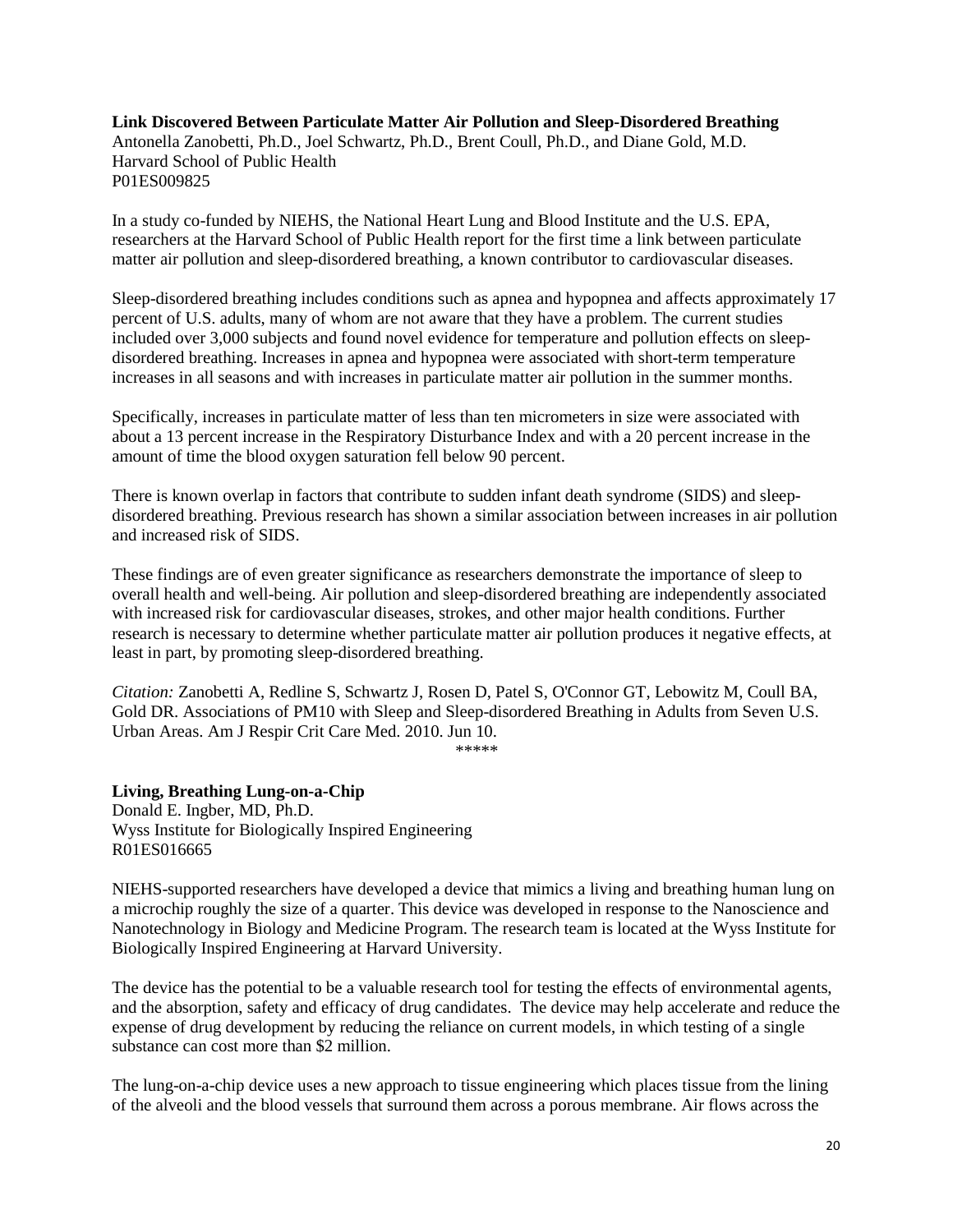lung cells while culture medium, mimicking blood, is pumped through the capillaries. Mechanical stretching of the device mimics the expansion and contraction of the lungs during breathing.

The researchers tested the device by introducing *E. coli* bacteria on the lung cell side of the device while allowing white blood cells to flow through the capillaries. The lung cells detected the bacteria, and through the porous membrane, activated the blood vessel cells, which caused an immune response resulting in the white blood cells movement to the air chamber where they killed the bacteria. They conducted additional tests with nanoparticles found in commercial products and air and water pollutants. The results show that the nanoparticles passed through the lung tissue and into the capillary system. Mechanical stretching greatly enhanced the nanoparticle absorption. The investigators are following up these studies with others to test the gas exchange capacity of the device. The team is also working to build other model systems to mimic the intestinal system, bone marrow, and cancer models.

*Citation:* Huh D, Matthews BD, Mammoto A, Montoya-Zavala M, Hsin HY, Ingber DE. Reconstituting organ-level lung functions on a chip. Science. 2010. Jun 25;328(5986):1662-8.

\*\*\*\*\*

### **Transcription Termination Flips Out**

Miguel Garcia-Diaz, Ph.D. Stony Brook University R00ES015421

An NIEHS recipient of a Pathway to Independence Award (K99/R00) reports the determination of the structure of a mitochondrial termination factor called MTERF1. Mitochondrial termination factors are a family of proteins implicated in mitochondrial transcription, the coordination between transcription and replication and the regulation of mitochondrial protein synthesis. Human MTERF1 is responsible for transcription termination in the mitochondria.

Combined with functional studies, the structure reveals that upon binding MTERF1 unwinds the DNA double helix and promotes base flipping, the rotation of a single base to the outside of the helix, and that this reorganization is essential for termination. The analyses show how MTERF1 recognizes specific DNA sequences and provides a context for understanding the mechanistic consequences of two pathogenic mitochondrial DNA mutations.

Further experiments are planned to address whether the two mutations, G3249A and G3242A, result in transcriptional differences if these alterations fully explain the clinical phenotype.

*Citation:* Yakubovskaya E, Mejia E, Byrnes J, Hambardjieva E, Garcia-Diaz M. Helix unwinding and base flipping enable human MTERF1 to terminate mitochondrial transcription. Cell. 2010. Jun 11; 141(6):982-93.

\*\*\*\*\*

### **Fetal Leydig Cell Protein Regulates Sertoli Cell Proliferation**

Denise R. Archambeault, Ph.D. University of Illinois T32ES007326

An NIEHS-supported trainee reports a newly discovered function for a fetal Leydig cell produced protein called Activin A. The protein, which is a member of the transforming growth factor β (TGF-β) protein superfamily, acts directly on Sertoli cells to promote proliferation during late embryogenesis.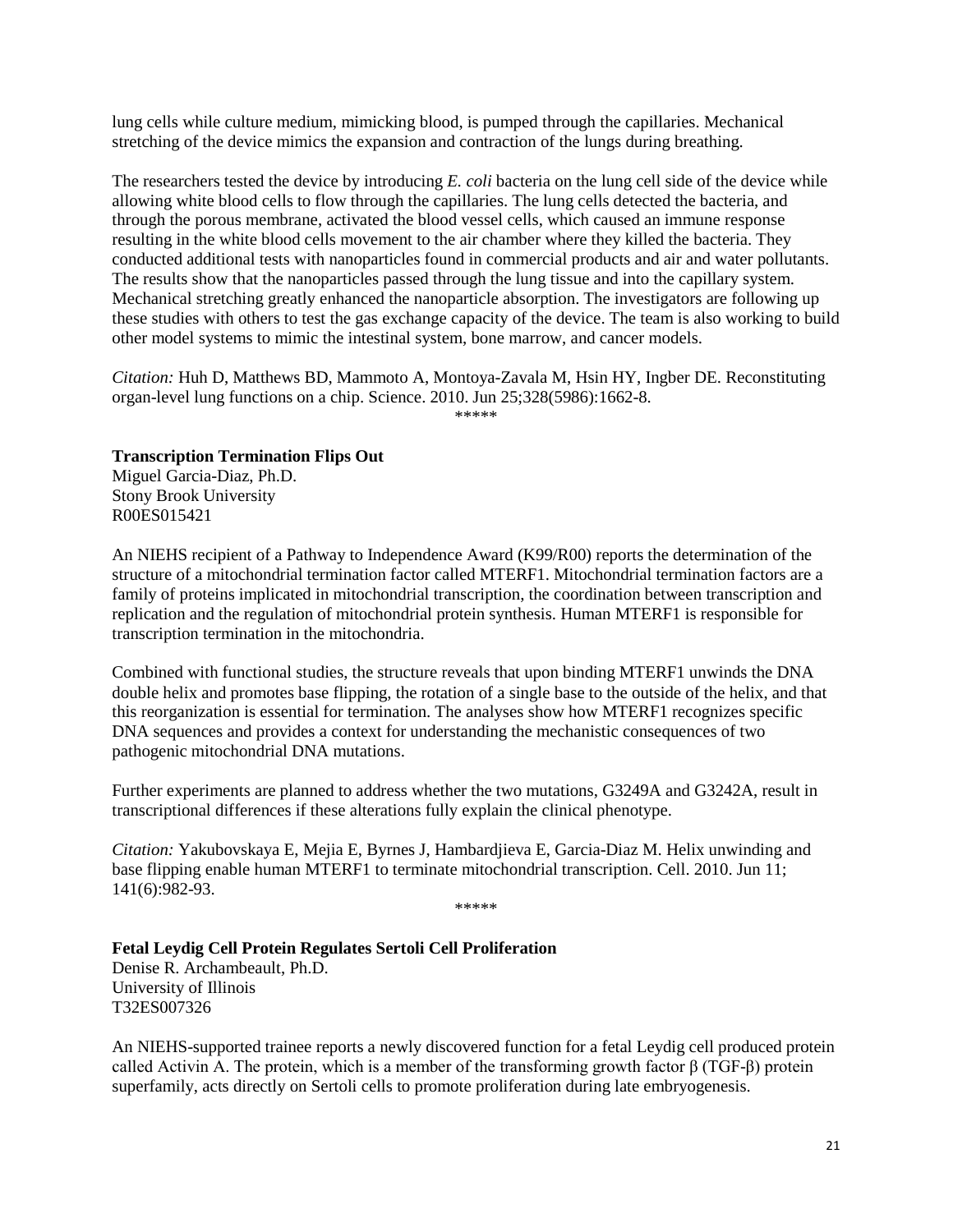Prior to this discovery, it was thought that fetal Leydig cells, which produce testosterone, only served to masculinize the embryo and not function in testis morphogenesis. In additional experiments that genetically disrupted the gene that encodes for Activin A specifically in fetal Leydig cells, testis cord elongation and expansion due to decreased Sertoili cell proliferation failed to occur. Disruption of TGF-β signaling in Sertoli cells led to testis cord dysgenesis and proliferative deficits similar to those in the Leydig cell-specific Activin A knockout mice. These results indicated that Activin A is the major TGF-β protein that acts directly on Sertoli cells. These effects last into adulthood resulting in low sperm production abnormal testicular development. These findings challenge the existing paradigm that fetal testis development is solely under the control of the Sertoli cells.

*Citation:* Archambeault DR, Yao HH. Activin A, a product of fetal Leydig cells, is a unique paracrine regulator of Sertoli cell proliferation and fetal testis cord expansion. Proc Natl Acad Sci U S A. 2010. Jun 8; 107(23):10526-31.

\*\*\*\*\*

## **PAPERS by DERT STAFF**

Wendell P. Ela, David L. Sedlak, Morton A. Barlaz, *Heather F. Henry*, Derek C.G. Muir, Deborah L. Swackhamer, Eric J. Weber, Robert G. Arnold, P. Lee Ferguson, Jennifer A. Field, Edward T. Furlong, John P. Giesy, Rolf U. Halden, Tala Henry, Ronald A. Hites, Keri C. Hornbuckle, Philip H. Howard, Richard G. Luthy, Anita K. Meyer, A. Eduardo Sáez, Frederick S. vom Saal, Chris D. Vulpe, Mark R. Wiesne. Toward Identifying the Next Generation of Superfund and Hazardous Waste Site Contaminants. Environmental Health Perspectives 119(1) Jan 2011.

[http://ehp03.niehs.nih.gov/article/fetchArticle.action?articleURI=info%3Adoi%2F10.1289%2Fehp.10024](http://ehp03.niehs.nih.gov/article/fetchArticle.action?articleURI=info%3Adoi%2F10.1289%2Fehp.1002497) [97.](http://ehp03.niehs.nih.gov/article/fetchArticle.action?articleURI=info%3Adoi%2F10.1289%2Fehp.1002497)

Duma D, *Collins JB*, Chou JW, Cidlowski JA: Sexually dimorphic actions of glucocorticoids provide a link to inflammatory diseases with gender differences in prevalence. Sci Signal 2010, 3(143):ra74.

Lahousse SA, Hoenerhoff M, *Collins J*, Ton TV, Masinde T, Olson D, Rebolloso Y, Koujitani T, Tomer KB, Hong HH, Bucher J, Sills RC: Gene Expression and Mutation Assessment Provide Clues of Genetic and Epigenetic Mechanisms in Liver Tumors of Oxazepam-Exposed Mice. Vet Pathol. 2010. [Epub ahead of print]

### **GRANTEE HONORS and AWARDS**

At the Superfund Research Program (SRP) annual meeting, which was held in Portland Oregon on November 11-12, it was announced the U.S. – Mexico Bi-national Center would be renamed in honor of *Dr. Dean Carter*, a former SRP Director and investigator at the University of Arizona. Dr. Carter was an innovator who understood that environmental contamination in border areas results in complex science and culture issues, and also that realistic solutions require input from diverse disciplines. Dr. Carter's work on U.S.-Mexico border health issues was groundbreaking and productive in the areas of education, scientific meetings and research. Perhaps his greatest and most lasting accomplishment has been that he was able to stimulate Mexicans, in both government and non-government positions, to recognize that they have the same needs in the area of environmental health as we do in the United States and that working as partners we will accomplish more than working alone.

*Martin Philbert, Ph.D.*, has been named the Dean of the School of Public Health at the University of Michigan at Ann Arbor. Dr. Philbert is an NIEHS grantee and former member of the National Advisory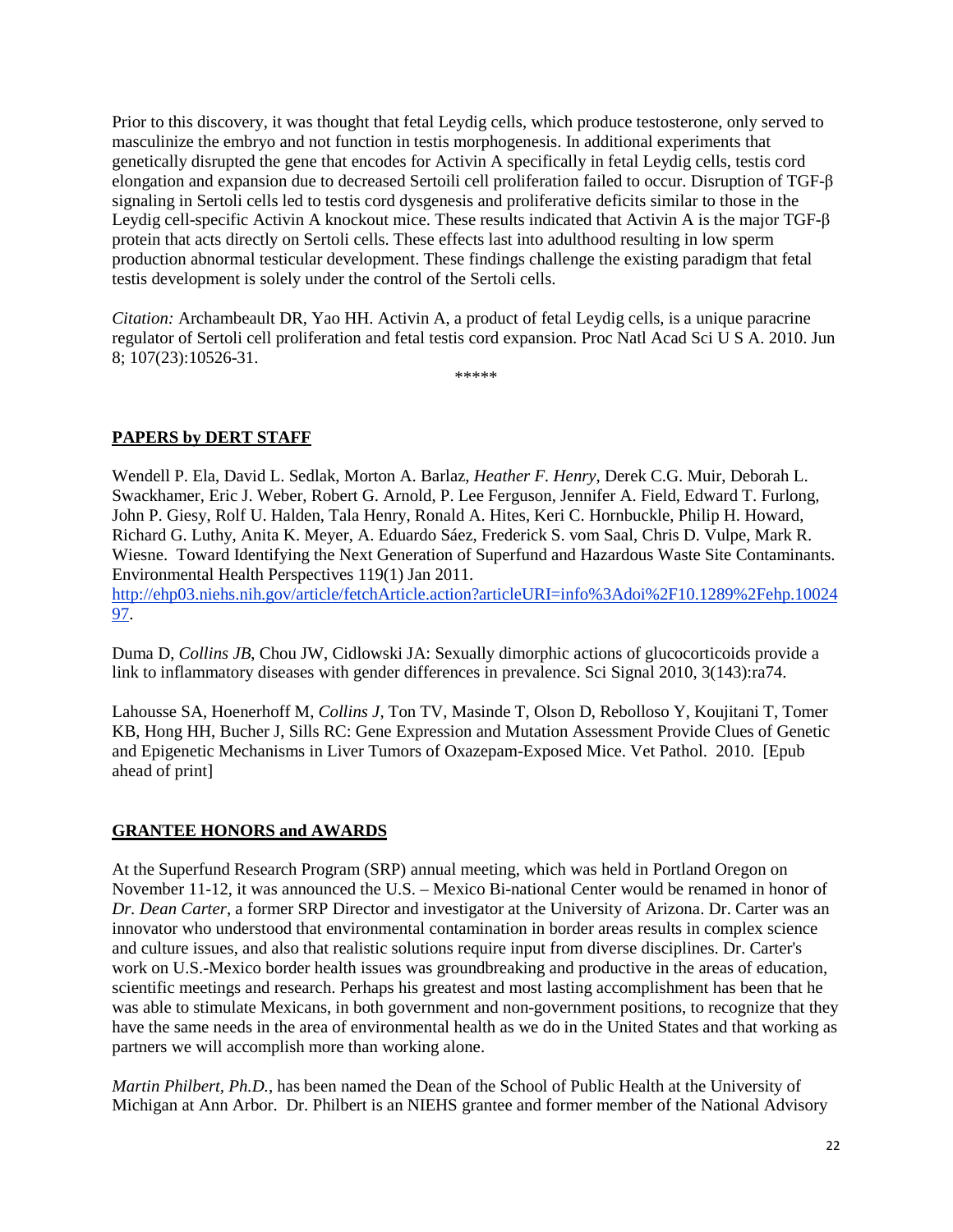Environmental Health Sciences Council. His research is focused on the role of astrocyte injury in neuroprotection and the modulation of immune-GI function by silver nanoparticles .

A paper by SRP grantee *Dr. Kun Lu*, University of North Carolina-Chapel Hill, was selected as the Board of Publications Best Paper in Toxicological Sciences Award for 2010. This award is given annually to the authors of the best paper published in a 12-month period in an official Society of Toxicology publication. The paper, Distribution of DNA Adducts Caused by Inhaled Formaledhyde is Consistent with Induction of Nasal Carcinoma but not Leukemia, can be accessed at the Toxicological Sciences website<http://pubs.acs.org/doi/abs/10.1021/tx1003886> .

This year's recipient of the Karen Wetterhahn Memorial Award is *Dr. Courtney Kozul-Horvath* of Dartmouth University. The award was presented at the SRP annual meeting in Portland, Oregon on November 11. The SRP established this annual award to recognize an outstanding graduate student or post-doctoral researcher that best demonstrates the qualities of scientific excellence exhibited by Dr. Wetterhahn. The SRP acknowledged Dr. Horvath for her contributions to research on effects of low-dose arsenic exposure on the immune system. *Dr. Collman, DERT/OD*, presented the award.

*Dr. Peter Thorne*, University of Iowa, received the John Doull Award at the 2010 Annual Meeting of the Central States Chapter of the Society of Toxicology in Iowa City, Iowa on November 4-5. The award is granted each year by the CS-SOT to honor the contributions of an outstanding member of the discipline of toxicology. The award is named after Dr. John Doull, who is the author of the landmark text Cassarett & Doull's Toxicology.

SRP grantee *Dr. Martyn Smith*, Director of the UC-Berkeley SRP, received a Child Health Advocate Award from the Children's Environmental Health Network (CEHN). The award was presented during their annual reception, held October 27th in Washington, DC. The event's purpose was to raise awareness on the effects of environmental hazards to children's health, acknowledge effective children's environmental health advocates, and fundraise for CEHN programs. The award acknowledges Dr. Smith's support during the CEHN's formative years in the 1990's and his research on childhood leukemia.

On October 21st, *Dr. Jennifer Bomberger* received the Young Investigator Basic Science Award at the North American Cystic Fibrosis Conference in Baltimore, MD. Jennifer is a fellow in Dr. Bruce Stanton's lab at Dartmouth University and studies how arsenic reduces the innate immune response to bacterial and viral infections.

*Marin Cohn, Ph.D*., Professor, Department of Molecular Genetics and Microbiology at the University of Florida Gainesville, has been awarded a Howard Hughes Medical Institute Early Career Scientist Award. This award will cover his salary for 5 years plus \$150,000 lab support for one year. Dr. Marin is an NIEHS grantee who is studying Targets of Endocrine Disruptors in External Genetalia. His focus is on the role of hormones and endocrine disruptors in the development of male and female external genitalia using both a fish and rodent model.

## *STAFF HONORS AND AWARDS*

The following DERT staff received an NIH Merit Award at the NIH Director's Award Ceremony, December 16 in the Rodbell Auditorium on the Campus of NIEHS in Research Triangle Park, North Carolina. The NIH Merit Award is the highest level honor award an Institute Director can approve. This award recognizes contributions in the areas of leadership, significant scientific research or administrative support, creativity, and notable competence and resourcefulness in improving the scientific or administrative management of the Institute.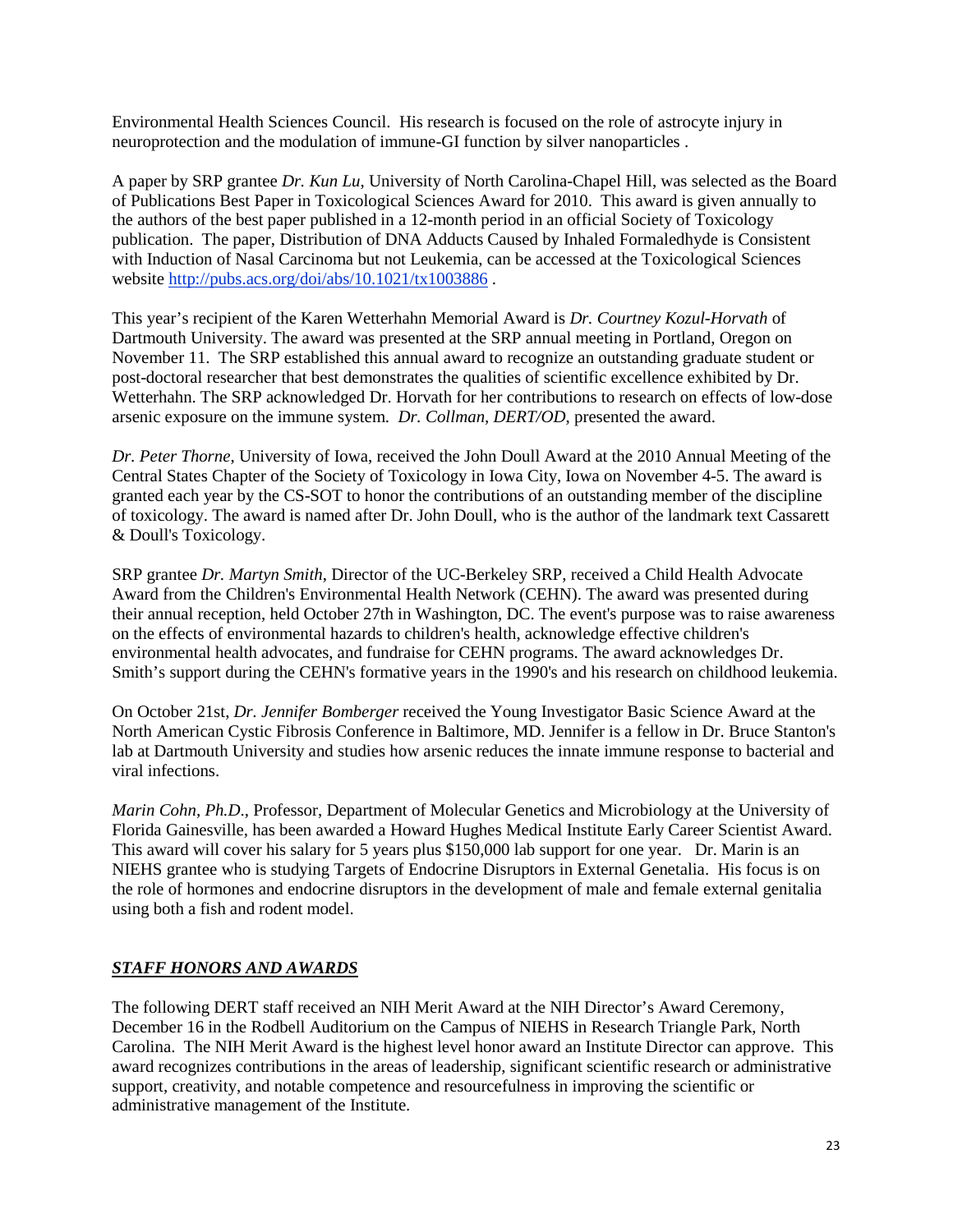Drs. Leroy Worth, Sally Eckert-Tilotta, Terry Nesbitt and Janice Allen, SRB; Dr. David Balshaw, CRIS; Drs. Kimberly Gray, Les Reinlib and Claudia Thompson, SPHB; Dr. Annette Kirshner, COSPB; Mr. James Remington, WETB; and Ms. Martha Barnes, PAB, "For extraordinary efforts to develop the Mechanism for Time-Sensitive Research Opportunities in EHS (R03/R21 Program)."

Drs. Danielle Carlin, Heather Henry, Janet Cakir, William Suk and Ms. Beth Anderson, CRIS; and Dr. Claudia Thompson, CRIS/SPHB, "For exemplary leadership and performance in the initiation, establishment, and management of the Strategic Plan to support the scientific and programmatic direction of the Superfund Research Program (SRP)."

Drs. Les Reinlib and Claudia Thompson and Mr. Liam O'Fallon, SPHB; Dr. Jerry Heindel, COSPB; Dr. Linda Bass, SRB; Dr. Christie Drew, Mr. Jerry Phelps and Ms. Helena Davis, PAB; and Ms. Pam Clark and Mr. Aaron Nicholas, GMB, "In recognition of exemplary leadership in developing, implementing and reporting the results of the Environmental Health Sciences Core Centers (EHS CC) assessment."

Drs. William Suk and David Balshaw, CRIS, and Drs. Daniel Shaughnessy, Kimberly McAllister, Claudia Thompson and Ms. Jennifer Collins, SPHB, "For leadership, direction, and accomplishments resulting in the continued successes of the NIH Genes, Environment and Health Initiative (GEI)."

Messrs. Ted Outwater, James Remington and Joseph "Chip" Hughes and Ms. Kathy Ahlmark and Mrs. Sharon Beard, WEPB; Dr. Gwen Collman, DERT/OD; Dr. Claudia Thompson, SPHB/CRIS; Dr. William Suk, CRIS; Ms. Carolyn Mason, GMB; and Ms. Margarita Roque, OM for DERT, were part of a cross-divisional NIH Merit Award, "For exceptional performance during the NIEHS oil spill response, developing the GuLF Study protocol and establishing the Gulf oil spill research program."

## *STAFF ACTIVITIES*

*Dr. Shreffler, COSPB*, participated in the solicitation and review of applications from graduate level scientists to attend the Nobel Lindau meeting. From June 26 - July 1, 2011, about 20 Nobel Laureates in Physiology or Medicine and 550 young researchers from around the world will meet at Lindau (Germany) to exchange ideas, discuss projects and build international networks. NIH can nominate 40 predoctoral students to the selection committee. NIH received approximately 120 applications for these slots, and a committee of NIH Program Officers participated in the ranking of the applications using a secret Study Section style ratings ballot of applications randomly assigned. Each application was rated by three NIH staff from across the NIH Institutes.

*Dr. Humble, COSPB*, helped host and organize a meeting between NIEHS and FIC discussing the future of the International Training and Research in Environmental and Occupational Health (ITREOH) training program. Three representatives from FIC visited NIEHS on December 17 for these discussions.

SRP held a "Funding Opportunities Web Seminar" on December 15th through the EPA's Clu-In.org online training module. Presenters included: *Dr. Janice Allen, SRB, Ms. Lisa Archer-Edwards, GMS, and Drs. Henry and Suk and Ms. Anderson, CRIS*. The seminar provided an overview of the three funding opportunities offered by SRP, with particular attention given to the nuances of the multi-project Center grants (P42s). Approximately 50 individuals registered and attended the web seminar.

*Mr. Hughes and Mrs. Beard, NIEHS WETP*, are currently working along with *Mr. O'Fallon, SPHB* and Dr. John Balbus, OD, on the HHS EJ Working Group Meeting to revise and develop a new HHS Environmental Justice Strategy that encompasses all of the salient EJ activities across the HHS, as well as participate in the Interagency Working Group on Environmental Justice. Mr. Hughes and *Dr. Collman, DERT/OD,* also attended the White House Environmental Justice Forum on December 15.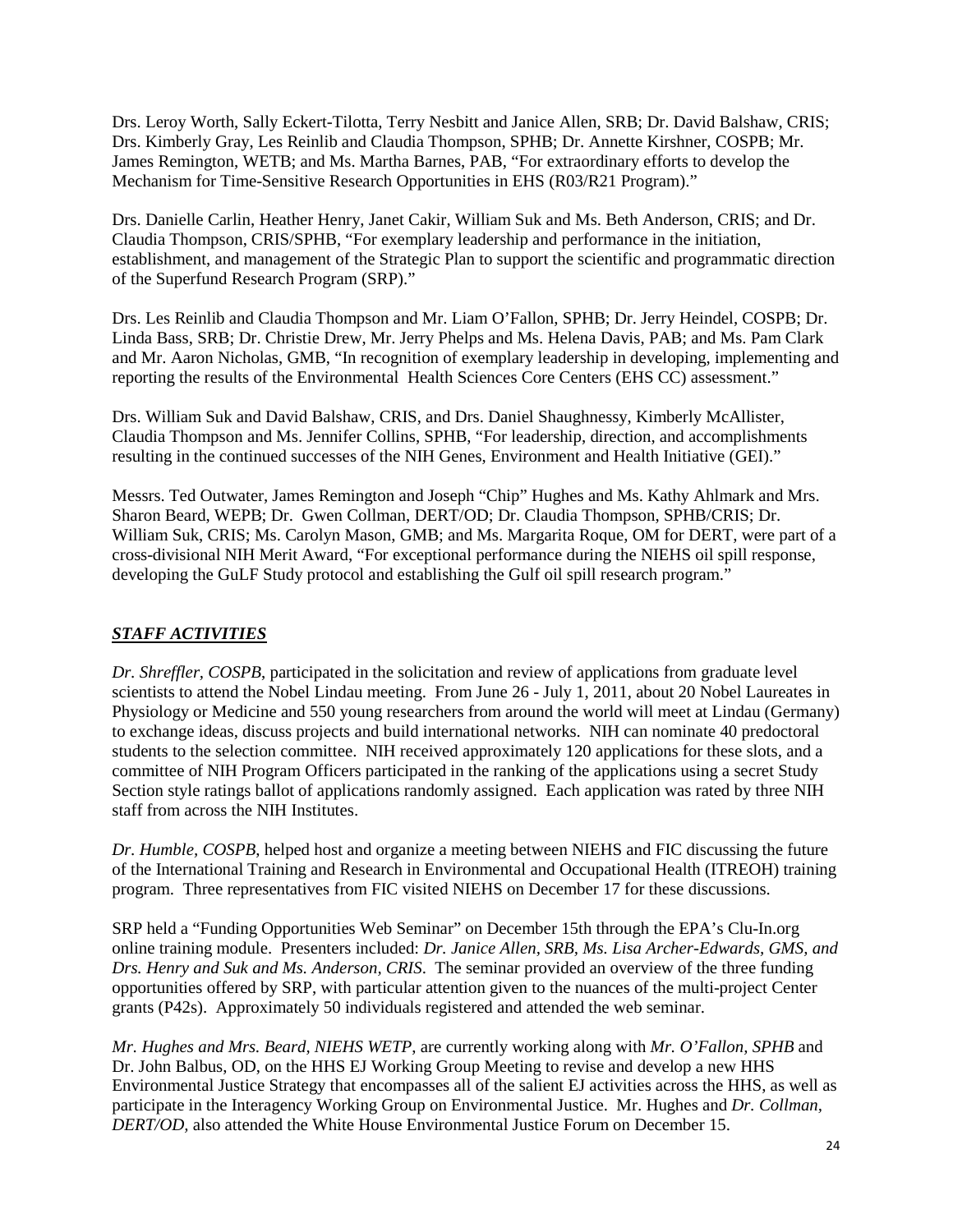*Dr. Humble, COSPB*, gave a presentation at the December 10 meeting of the NIH Autoimmune Diseases Coordinating Committee at the NIH. Mike presented a workshop report to the group on the workshop he organized in September 2010 examining the role of the environment and the development of autoimmune disease.

A technical information meeting was held in Mobile, Alabama, on Dec 8 for groups interested in applying to the Deepwater Horizon Request for Application. Over 70 people attended the meeting representing both academic institutions and community organizations. Topics included programmatic issues, peerreview, grantsmanship, fiscal and administrative management. In addition the same information was presented as a webinar on Dec 14. *Drs. Thompson, SPHB*, *Collman, DERT/OD, and Worth, SRB*, and Dr. Dearry presented overviews at the Mobile meeting. Drs. Thompson and Worth, along with *Ms. Duke, GMB*, presented during the webinar.

*Dr. Heindel, COSPB*, presented an invited and sponsored presentation, "Developmental Basis of Disease: Role of Environmental Exposures and Epigenetics," at the Canadian SOT annual meeting in Montreal December 6.

*Dr. Humble, COSPB*, attended the NIGMS-sponsored meeting of the Minority Biomedical Research Support (MBRS)-Support of Competitive Research (SCORE) Program SC1 and SC2 Principal Investigator meeting at NIH December 2-3. Dr. Humble manned the NIEHS information table during this meeting, speaking with the SC1 and SC2 grantees about their research interests and the mission of the NIEHS.

For the past 18 months, the *Program Analysis Branch* (PAB) in collaboration with staff throughout the division has been working on the development of an evaluation metrics manual for the Partnerships for Environmental Public Health Program. On October 18 the draft document was posted to the website for comments. Based on the comments received, the document will be revised this spring/summer and a final document will be ready in the fall.

*Dr. Cakir, SRP*, collaborated with Dr. Norbert Kaminski of Michigan State University to host a conference entitled the Health Consequences from Xenobiotic-Gut Microbiome – Host Interactions, November 17-18 at the NIEHS Main Campus in Research Triangle Park, North Carolina. The conference drew close to 100 scientists from across the U.S. to listen to seminars on the state of the knowledge of the gut microbiome and participate in breakout sessions to discuss questions designed to draw from the scientific community priorities and new directions in research. The results of the workshop will be used to propose new areas of funding for NIEHS.

*Mr. Phelps, PAB*, presented a poster entitled "Analysis of NIEHS Small Grants Programs (R03/R21)" at the American Evaluation Association's Annual Meeting in San Antonio Texas on November 10. The goal of the analysis was to see if the PI's were successful in obtaining subsequent funding through regular study sections or other mechanisms. *Dr. Drew, PAB*, chaired a session and *Ms. Davis, PAB*, presented on "Metrics for the National Institute of Environmental Health Sciences: Measuring Outcomes to Advance Partnerships…"which introduced newly proposed metrics for measuring outcomes in public environmental health programs. In addition, Dr. Drew has or will be presenting the proposed metrics at the annual P30 EHS Core Centers meeting COEC forum, the WETP annual meeting , the Breast Cancer and Environment Research Program annual meeting, an ad hoc meeting with WE Act, the NY Department of Health and evaluators from Columbia University and Mt Sinai Hospital, the Society for Risk Analysis, the NIEHS/EPA/Public Launch January 10, the Association of State and Territorial Health Officials Monthly Environmental Health Director's call, the NCI Evaluation Special Interest Group , the NIAID Evaluation Forum, the PEPH Grantee Webinar , the National Environmental Health Association Webinar, NIH Evaluation Special Interest Group and the CDC Evaluation Workgroup.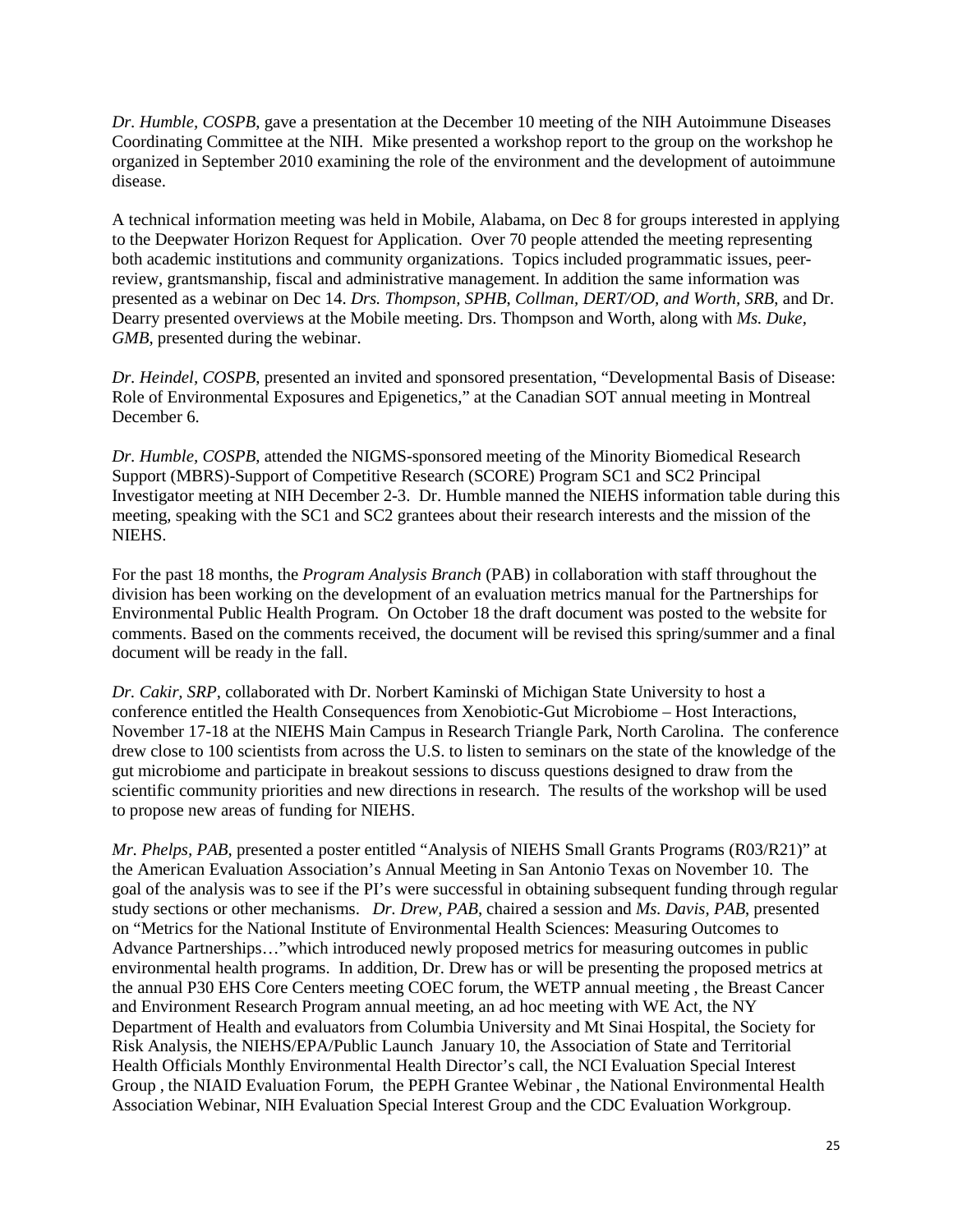*Dr. Helbling Chadwick and Ms. Haugen, COSPB*, along with program staff from NIDA, organized the NIH Roadmap Epigenomics Program Investigators Meeting, which was held on November 8-9 in Bethesda, Marland. The first day of the meeting featured talks from investigators funded under the Novel Marks, Technology Development, and Epigenomics of Human Health and Disease RFAs. The second day of the meeting provided an update on the progress made by the NIEHS-funded Reference Epigenome Mapping Consortium. In the first two years, a total of 337 unique data sets (i.e. one epigenetic feature in one cell or tissue type) have been submitted, with 64 unique cell or tissue types represented. The PIs gave several presentations that discussed how a comprehensive analysis of epigenetic marks in a given cell type can point towards functional genomic elements (i.e. enhancers) that may be important for tissuespecific processes, shared some of the initial comparisons of epigenetic profiles in different tissues, and provided some interesting preliminary data about epigenetic variation observed between individuals.

*Dr. Henry and Ms. Anderson, SRP*, co-chaired a session at the Society for Environmental Toxicology and Chemistry annual meeting in Portland, Oregon on November 8, titled: "Communities, Ecology, and Health – Making the Connection." The session featured successes in working with communities to communicate risks of fish consumption, food-chain transfer of contaminants, and community based cumulative risk assessment (CBCRA). The session included work by Superfund Research Program Community Engagement and Research Translation Cores, EPA grantees and activities, and included research activities abroad. Chuck Maurice (EPA-ORD) and Maureen Avakian (MDB) also co-chaired the session.

*Dr. Shreffler, COSPB*, participated in the annual meeting of the Building Interdisciplinary Research Careers in Women's Health (BIRCWH) Directors in Bethesda on November 8. The Annual Program was organized by Office for Research on Women's Health. BIRCWH is a program of Institutional Career Development Awards (K12) that promotes the career development of junior scientists who plan to engage in research careers in problems related to women's health. NIEHS has one funded BIRCH grant at the University of Rochester.

*Mr. O'Fallon, SPHB*, organized and moderated two sessions at the 2010 annual APHA Conference in Denver, Colorado, November 6-10. The first session, "Partnering with communities to address environmental and occupational justice concerns," featured various federally-funded projects that brought together community and university partners to address environmental health concerns of community residents. Projects highlighted were funded by NIEHS, CDC, and the EPA. The second session, "Partners in research: Strengthening and evaluating models for equitable participation in environmental public health research and action," focused on the four NIEHS-funded projects that were a part of the larger NIH Partners in Research program. The presenters highlighted their projects and accomplishments over the two year grant period. *Mrs. Beard, WETP*, presented a talk on "Building a green jobs alliance where safety and training comes first" on November 8 for the Blue/Green Track #1: "Producing green and working safe." This was a special intersectional track on environmental and occupational justice.

*Mr. O'Fallon, SPHB*, based on discussions throughout the year, organized a Funders' Summit and convened it at the annual APHA meeting on November 6. The purpose of the meeting was to begin developing information channels between public and private funders to enhance the work we do to address environmental public health concerns of community groups. The goal at the end of the meeting was for participants to have a better appreciation for funding priorities across groups; recognize similarities/differences in funding strategies; identify program areas of shared interest; and highlight technical/fiscal issues of concern to applicants. A broader goal was for the group to identify a strategy to move forward in a coordinated, sustainable fashion when the meeting concluded. The following individuals from NIEHS participated: Drs. Birnbaum, Jung, Balbus, Dearry, *Collman, DERT/OD*, and *Mr. Hughes and Mrs. Beard, WETP*. Representatives from other Federal agencies and Foundations in attendance included: HHS (Office of the Assistant Secretary of Health); EPA; the Kresge Foundation; the PEW Charitable Trusts; the Northwest Health Foundation; and Health and Environmental Funders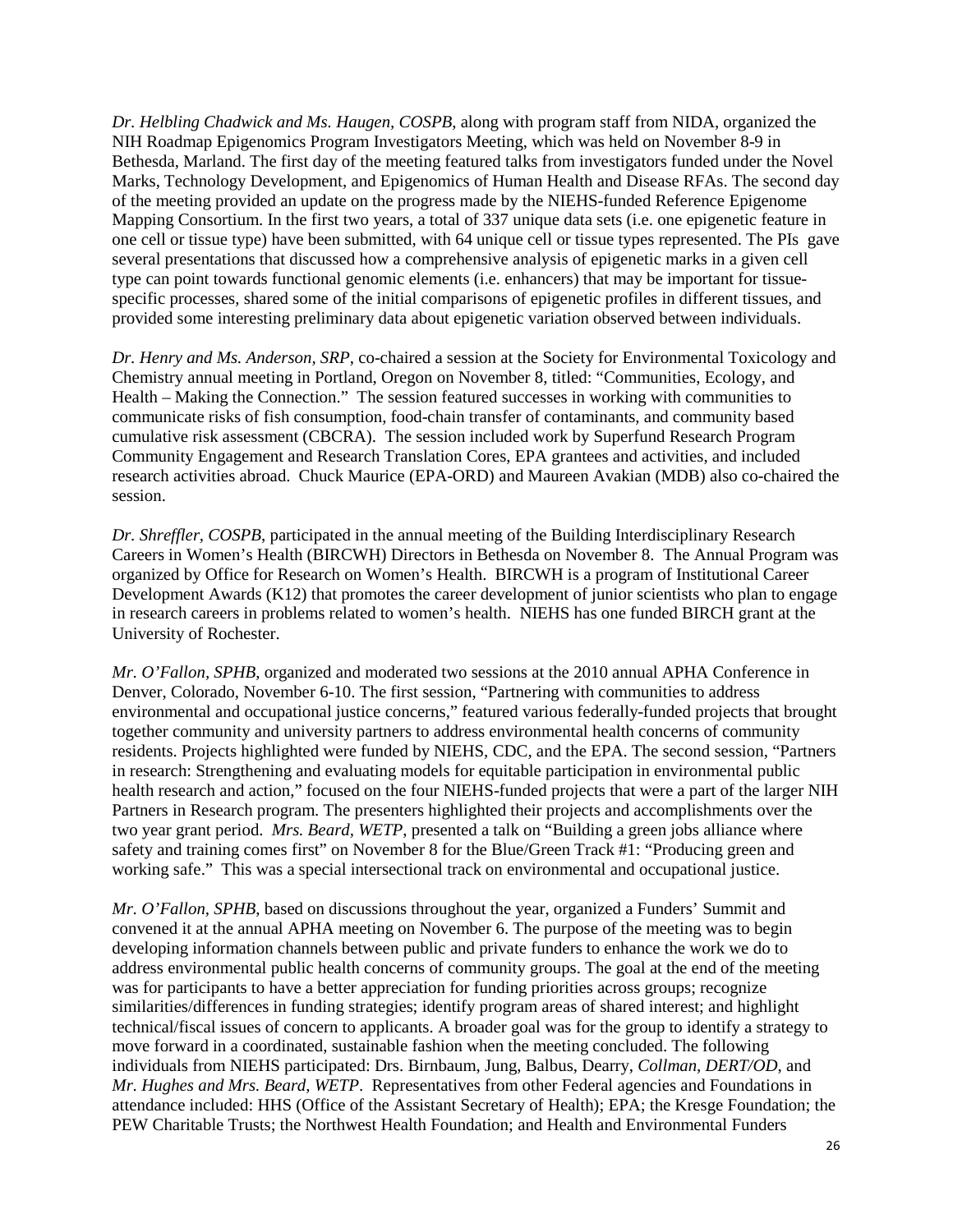Network. Other groups were invited to participate. The participants agreed that this meeting was valuable and identified next steps to improve coordination.

*Dr. Gwen Collman, Director/DERT*, was one of 20 NIH staff graduating from the 2010 NIH Executive Leadership Program. This was the first year the program was offered. The program integrates the academic experience of NIH's educational partners—Brookings Executive Education and Washington University in St. Louis—and the hands-on involvement of senior NIH executives to provide a rewarding leadership experience for participants.

The Worker Education and Training Program's (WETP) fall 2010 awardee meeting and workshop were held October 25-26 on the NIEHS Main Campus, in Research Triangle Park, North Carolina. This workshop reviewed the current issues relating to the various components of the newly awarded cooperative agreements. Issues relating to basic hazmat training and how the programs have grown and developed since their inception were covered. Other items included a hazmat and disaster response update to discuss lessons learned from the Gulf oil spill and how they relate to what has been learned about training from previous disasters; environmental remediation and green jobs issues; Environmental training and Environmental Justice; and the direction of the DOE program given the series of collaboration training meetings that have been held around the complex.

*Mr. O'Fallon, SPHB*, was invited to participate in a workshop on Community-based Participatory Research (CBPR) at the "Moving Forward Together" goods movement conference, held October 22-23 and hosted by the COEC at the University of Southern California (USC) and their partners. The conference was held at the Carson Community Center in Carson, California. The conference had more than 600 attendees from around the country and around the globe. Participants came from 18 states and 5 countries, and from many backgrounds and experiences. Approximately 25 people attended the CBPR workshop in which Mr. O'Fallon participated along with Andrea Hricko (USC, COEC) and John Sullivan (University of Texas Medical Branch, COEC).

*Dr. Gray, SPHB*, participated October 21-22, as part of a Government Perspective panel on Early Life exposure: the search for cause and effect, from laboratory to surveillance at the Children's Environmental Health Institute's Sixth Biennial Scientific Symposium: Prenatal and Early life Exposures: How Environmental Toxins affect the course of Childhood.

The Environmental Health Sciences (EHS) Core Centers held their annual meeting October 19-21 at the University of Louisville EHS Center. *Dr. Reinlib, SPHB*, is the program Director for the EHS Centers program and *Mr. O'Fallon* directs the Community Outreach and Education Cores (COECs). Mr. O'Fallon organized a half day meeting with the COEC Directors for October 19. Discussion focused on Community Engagement and Information Dissemination. *Dr. Drew, PAB*, presented the PEPH Evaluation Metrics Document; discussion of the new PEPH resource Center was also presented and discussed. October 20-21 focused on plenary session topics that included Environmental Genomics; Biomarkers and Translational Research; and Community Engagement and Implications. In addition, working groups were organized on Inter-Center, Interdisciplinary Work Groups to advance goals of the Centers program and a working session on the Gulf Oil Response was led by *Dr. Thompson, SPHB*. The highlight of the meeting was the Rubbertown Community Tour. *Dr. Gwen Collman, DERT/OD*, attended the meeting.

*Dr. Humble, COSPB*, attended the Millennium Promise/ITREOH Network Meeting sponsored by Fogarty International Center, October 21-22 at the NIH, Bethesda. Dr. Humble gave a presentation to the attendees on upcoming initiatives and funding opportunities at NIEHS.

*Mrs. Beard and Mr. Outwater, WETP*, conducted a collaborative safety training workshop in conjunction with the U.S. Department of Energy's (DOE) Office of Health, Safety and Security October 19-20, for the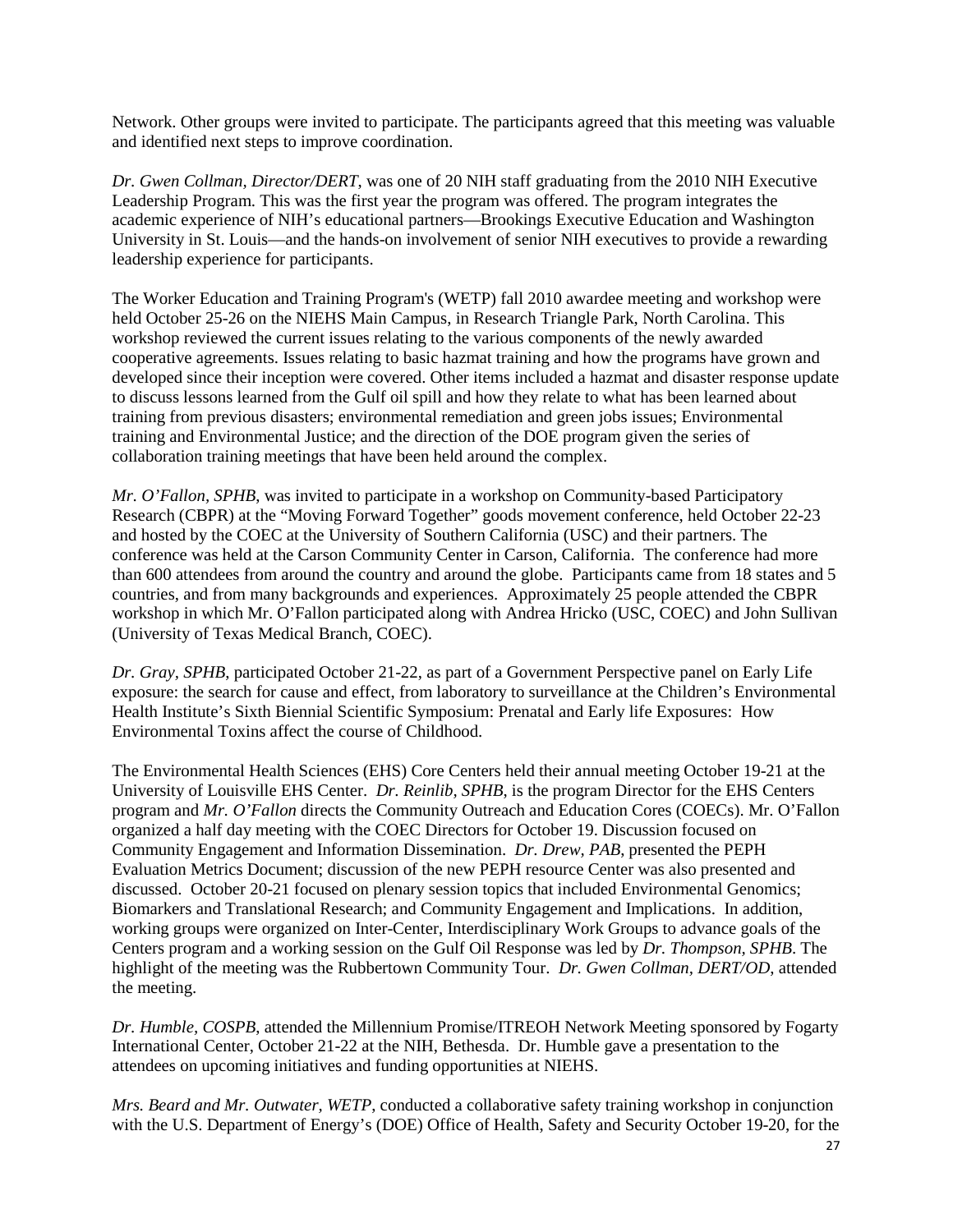Idaho Site Office in order to identify opportunities for efficiencies in the safety training programs across Idaho National Laboratory. The overall objective of these collaborative workshops was to identify areas and topics where HSS, the NIEHS, and grantees under the NIEHS WETP's DOE Nuclear Weapons Cleanup Training Program could work collaboratively with the DOE site programs to enhance the safety of site operations through training.

There was a joint meeting organized by NIEHS, EPA and ATSDR, October 19-20, that brought together the Children's Centers supported by NIEHS and EPA and Pediatric Environmental Health Specialty Units (PESHUs) Meeting. This meeting was valuable on sharing expertise. Topics for sessions included: prenatal exposures; neurodevelopmental effects; socioeconomic status, health disparities; role of children's health science to inform chemical management; and children's health in a global context.

*Dr. Gray, SPHB*, was instrumental in organizing this year's Children's Environmental Health Conference, held October 18-20. Discussion topics presented by the program investigators included: novel approaches for identifying early developmental perturbations; determinants of exposure; and small group discussions on air pollution exposures/ modeling/ estimates and health outcomes; challenges in research translation; and alternatives for sample analysis. *Dr. Collman, DERT/OD*, provided opening remarks.

*Mr. O'Fallon, SPHB*, helped organize, lead, and moderate sessions at the annual meeting of the Community Outreach and Education Cores (COECs) that is a part of the Environmental Health Sciences Core Centers (EHS CC) Program. In particular, Mr. O'Fallon worked with Lynn Albert and Maureen Avakian (MDB, Inc) to promote the newly re-established PEPH Resource Center. The EHS Core Center at the University of Louisville hosted the annual event on October 18-19. As a result of the meeting and encouragement by Dr. Linda Birnbaum, the name of COEC has been changed to "Community Outreach and Engagement Core."

*Dr. McAllister, SPHB*, helped organize, as part of the education committee of the International Genetic Epidemiology Society (IGES), an educational workshop at the IGES meeting in Boston on October 10- 12. This workshop was held on October 10th and was entitled "Next Generation Sequencing in Genetic Epidemiological Studies." This session focused on next generation sequencing methods, applications, and strategies for genetic epidemiology studies.

*Mrs. Beard, WETP*, participated in a Department of Labor (DOL) Green Building Demonstration Workshop on October 5, and presented at the session on Youth Safety RULES and provided information on the health and safety training programs and activities of the NIEHS WETP at the DOL Youth Build Federal Learning Exchange Conference Octobet 6-7 in Washington, DC.

*Mr. Outwater, WETP*, presented program updates and represented the NIEHS WETP at the DOE HAMMER Steering Committee meeting in Hanford Washington, October 5-6.

In October, the PAB starting working with the Battelle Centers for Public Health Research and Evaluation to evaluate the two ARRA signature Projects focused on BPA and Nanotechnology. *Dr. Pettibone* and *Mr. Phelps* are working with program officers to define the portfolios and with Battelle to begin portfolio analyses.

*Dr. Henry, SRP*, presented "Public Health Problems, Phytotechnology Solutions – Potential for Growth," at the International Society for Phytotechnologies, Parma, Italy, on September 29. *Dr. Suk, SRP*, is a coauthor on the presentation.

The PAB has been working with a contractor to develop an application to automate the Administrative Supplement receipt and review process. "SOS" was launched on September 14 and all administrative supplement applications funded in 2011 and going forward will be included in the system.